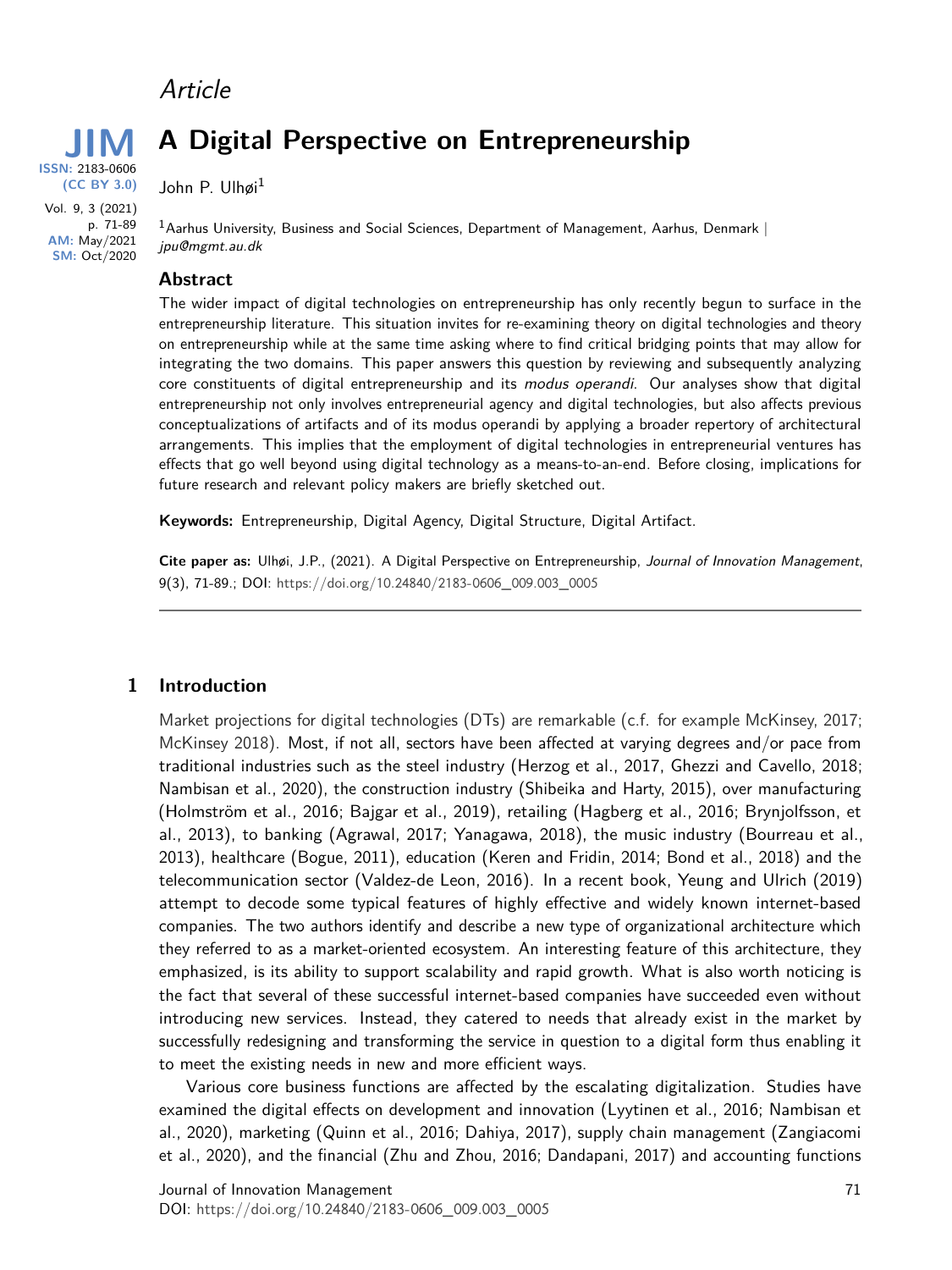(Quattrone, 2016) to HRM (Parry and Strohmeier, 2014). Digitization has also affected entire business models (Nambisan, 2017; Sussan and Acs, 2017; Zaheer et al., 2019; Song, 2019) as well as markets (Autio et al., 2017; Kraus et al., 2019; Rippa and Secundo, 2019). Extraordinarily successful internet-based companies have materialized for example in e-business (Ebay), sharing economy (Uber), social media (Snapchat), streaming services (YouTube) and have showcased entrepreneurial growth rates not previously seen.

Scholars have maintained that DTs are capable of altering markets and society drastically (Rippa and Secundo, 2019). Others have insisted that the fast development of DTs and their associated infrastructures create new affordances that affect the very organization of economic activity (Autio et al., 2017). Essential properties of DTs deserve particular attention as: (i) they are reprogrammable (enabling a variety of functions), (ii) the involved homogenization of data provides a high flexibility (all digital content can be processed, transmitted through the same digital devices and networks and (iii) they are self-referential (by using the same digital technology) (Yoo, et al., 2010, p.726).

As research in digital entrepreneurship is still quite limited (Kraus et al., 2019), an obvious place to begin an examination is by focusing on the basic characteristics of DTs. Nambisan (2017), for example, has singled out some interesting features associated with DTs, namely that DTshave changed the organizational boundaries from being somewhat fixed and impermeable towards becoming increasingly fluid and penetrable across products, services and processes. Further, and in consequence of these changes, the locus of entrepreneurial agency seems to be less dependent on individual agents and/or pre-defined business ideas. Differently put, entrepreneurial agency appears to be increasingly dispersed and to include multiple agents involving interaction and cooperation in a variety of ways to secure favorable outcomes of their enterprising agency. Differently put, value creation increasingly takes place through the production of digital information (Sahut et al., 2019).

New fast-growing digital enterprises are demand-driven and their competitive power and related value-maximization are made possible by the large number of (existing) customers – in contrast to the 'traditional' supply-driven ventures, based on cost-minimization and scale-efficiencies (Song, 2019). Recent findings from an in-depth case-study of a 'born digital' financial service company (WeCash) have shown that the data-driven nature of digital entrepreneurial agency combined with immediate releases and swift transformation during the development process promote fast scaling (Huang et al., 2017). The study showcased how the digital component helped the management frame and monitor opportunities and risks by analyzing huge volumes of data. Instantaneous materialization and launching of commercial ideas prevented any unnecessary delay in the process from idea to deployment. Lastly, the study documented how an uncomplicated contextualization of the applied technologies seems to make swift transformations possible. From a transaction cost perspective, digital entrepreneurs have also been found to be able to reduce transaction costs without internalizing activities (Sussan and Acs, 2017, p.67).

As recently pointed out by Elia et al. (2020), existing research on digital innovation and digital entrepreneurship focus on firm and organization level analysis, thus leaving out the interlinkages to the structural and architectural arrangements. Notwithstanding, the dynamic and fertile attributes of DTs have left some breaches in the contemporary theory on entrepreneurship (Nambisan, 2017; Kraus et al., 2019). This situation invites for re-examining the theory on digital technologies and the theory on entrepreneurship. More specifically, this paper asks if there are important bridging points that can allow for conceptualizing digital entrepreneurship? This conceptual paper aims at identifying, specifying/defining key constructs (agency, structure and artifacts) and clarifying their inter-relatedness. This paper answers the research question by analyzing core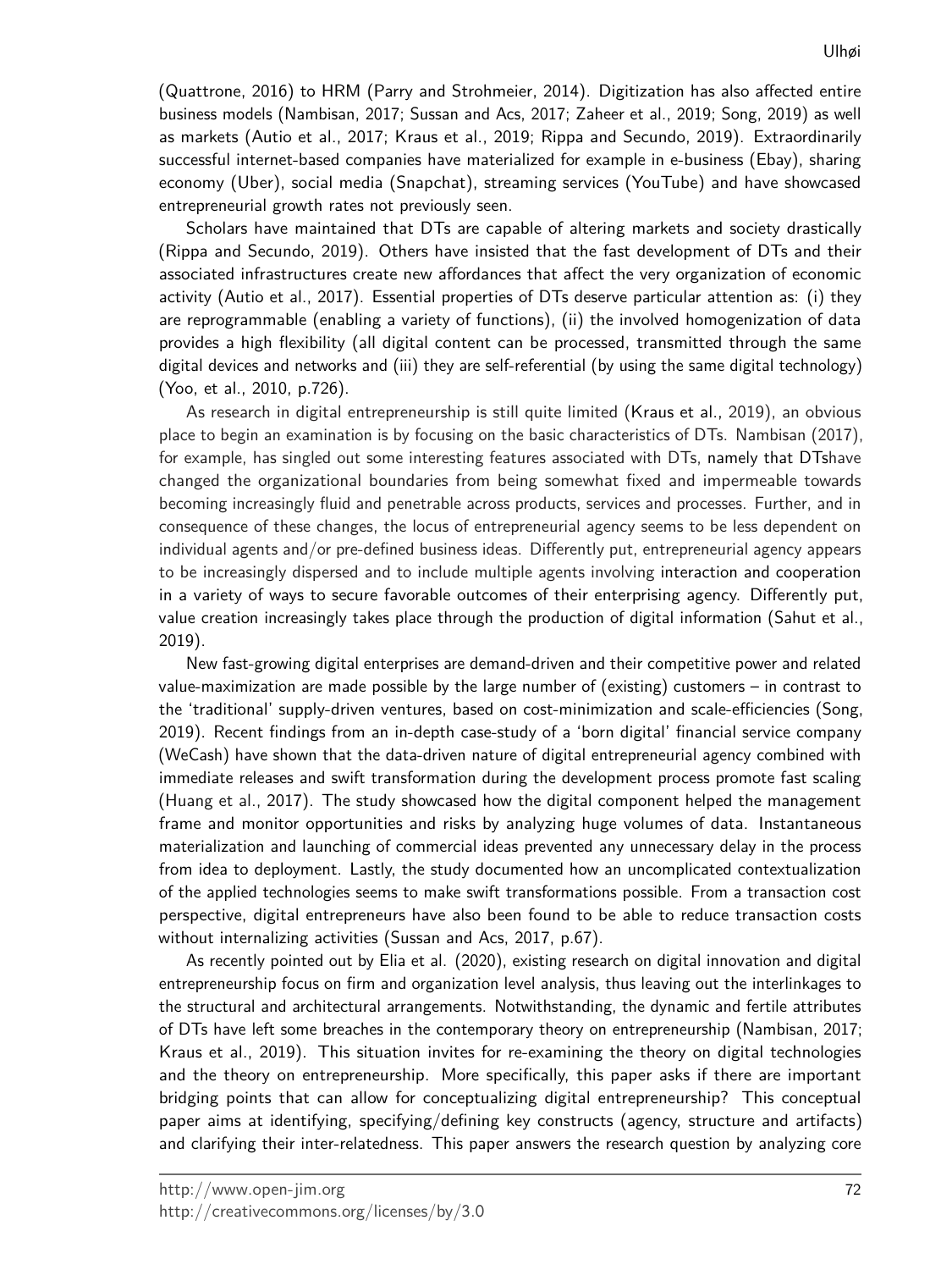constituents of digital entrepreneurship and its *modus operandi*. We begin our analysis by a scoping literature review (Grant and Booth, 2009). In so doing, we identify key constructs and direct our attention to how digital agency is employed in order to pursue new and internet-based ways of opportunity exploitation. First, we review, identify and discuss generic constituents from the theory on entrepreneurship and DTs. These components include agency, structures and artifacts. Next, we analyze the structural arrangements that have been associated with successful digital entrepreneurship, comprising digital infrastructure, digital platforms, and digital ecosystems. We then show how digitalization affects the conceptualization of artifacts.

We wrap up our discussion by concluding that there is more to understanding growth-oriented digital entrepreneurship than a strong market-orientation and a choice of specific means to that end. Explaining digital entrepreneurship involves integrating core concepts from the theory on digital technologies and the theory on entrepreneurship. This does not imply, however, that the locus of human agency and related levels of self-efficacy are no longer relevant. Such agency is still necessary for and present in the digital entrepreneurship equation. Our analyses show that digital entrepreneurship, apart from involving entrepreneurial agency and DTs, also affects the previous conceptualization of artifacts. Further, our examination of digital entrepreneurship reveals that the modus operandi has been changed by adding a broad repertoire of architectural arrangements. This in turn implies that the employment of DTs in entrepreneurial agency has effects that go well beyond serving as a means-to-an-end. Before closing, avenues for future research and decision-makers are briefly sketched out.

# **2 Literature review**

As recently pointed out by Jaakkola (2020) academic journals need conceptual papers that can "bridge existing theories in interesting ways, link work across disciplines, provide multi-level insights, and broaden the scope of our thinking". (Contrary to empirical papers, conceptual papers do not have the same degree of consensual recipes for addressing the robustness of this kind of research, challenging the rigor dimension. Having said that, both empirical and conceptual and theoretical papers share in common the creation of new knowledge. In conceptual research, arguments and conclusions are not based on (own) data, but from previous conceptual, theoretical and empirical validated findings. A common approach taken in conceptual papers is to start from noting that "a particular concept, theory, or research domain isinternally incoherent or incomplete in some important respect and then introducing other theories to bridge the observed gaps" (op.cit., p. 19).

More specifically, we have used a scoping review technique (Grant and Booth, 2009). It aims at identifying the nature and extent of existing research (within specified constraints) and share generic characteristics of the systematic review with regard to being systematic and transparent (p.101). Contrary to a systematic literature review, however, the completeness of a scoping review is determined by constraints. In our case, the following constraints have been used: (i) peer reviewed journals and (ii) individual-firm-ecosystem level focus. Moreover, contrary to systematic literature reviews, where quality assessment may determine inclusion/exclusion, there are no similar quality assessment requirements for scoping reviews (p.95). In our case, however, we have included studies where the existing research in the field focuses on the organizational level.

Moreover, the multi-disciplinary and integrative review was used to identify key constructs needed for our development of the theoretical framework by combining insight from different fields (Snyder 2019, p.335) – in this case digital technologies and entrepreneurship at the individual-firm and ecosystem levels. The review was conducted in two rounds. The first round of search was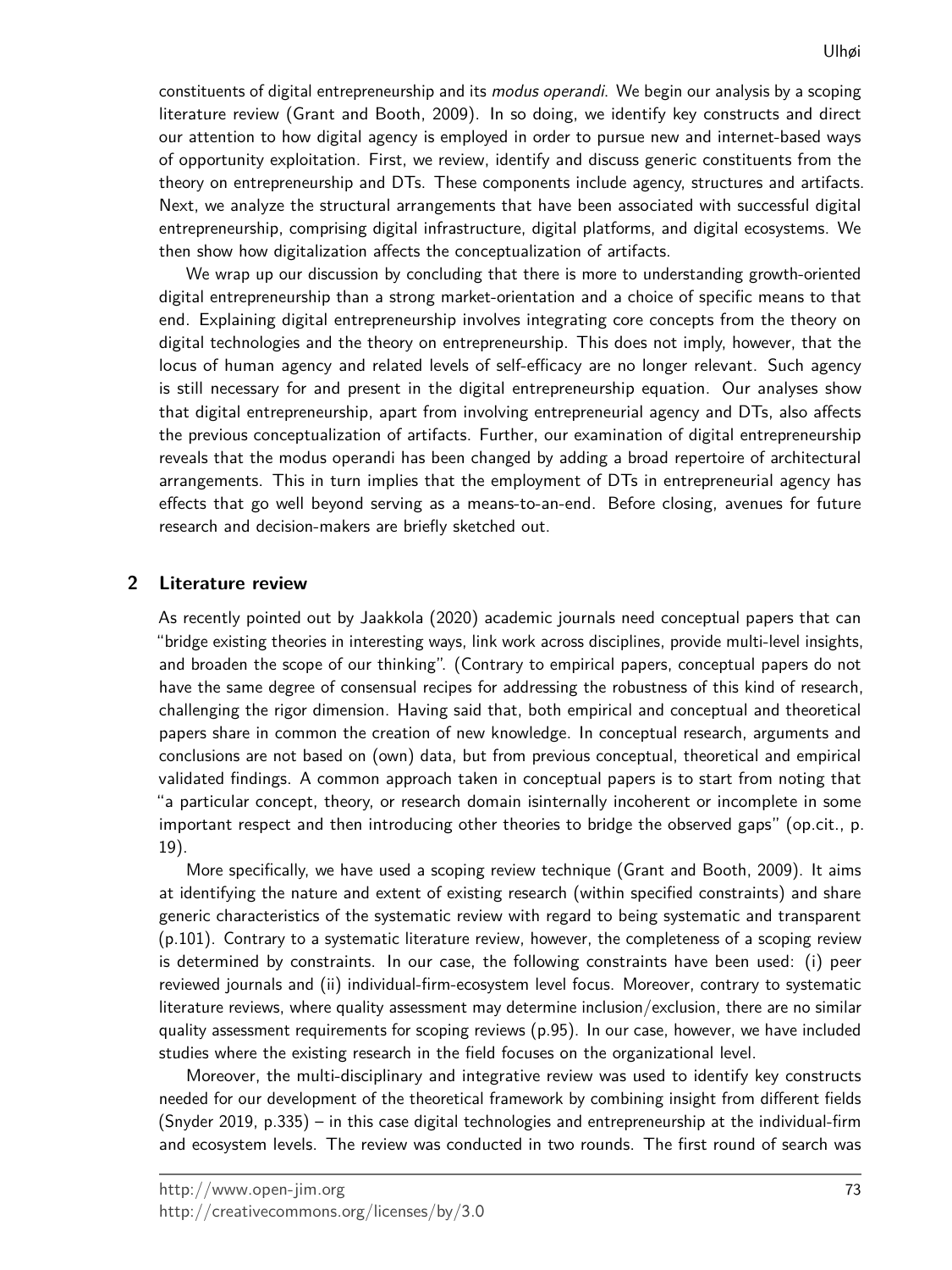conducted in December 2019 and a follow-up search was done in May 2020. The following databases were used: ABI Inform, Web of Science, and Business Source Complete. Only peerreviewed journal papers (in English) were included. The key construct "digital entrepreneurship" was searched in combination with "technology", "transformation", "artifact", "agent", "agency", activity", "architecture", "structure", "platform", and "ecosystem".

Up until today, surprisingly few attempts have been made to review the scarce and fairly scattered literature published in the unsettled field of what can be hosted under the term 'digital entrepreneurship'. In a focused and narrow (mono-disciplinary-oriented) review of the literature in the field (n=35) Kraus et al. (2019) notice a conceptual lack of clarity as different concepts (digital venture, digital innovation, digital enterprise or digital business) are used to describe the phenomenon of digital entrepreneurship. Another recent and somewhat broader (interdisciplinary) review  $(n=133)$  documented that while this young field is offering quite a bit of dynamics, it tends to unfold along confined and rather fragmented trajectories with little consensus with regard to definitions of key concepts (Zaheer et al., 2019).

Digital entrepreneurship (DE) has been described differently in the literature. Rippa and Secundo (2019), for example, define DE as "a relevant socio-economic and technological phenomenon that can be considered as the leveraging of digital technologies to shift the traditional mode of creating and doing business in the digital era" (p.901). Sahut et al. (2019) define it as "the process of entrepreneurial creation of digital value through the use of various socio-technical digital enablers to support effective acquisition, processing, distribution, and consumption of digital information" (op.cit. p.4).

Other scholars have specified digital entrepreneurship as "any entrepreneurial activity that transfers an asset, service or major part of the business into digital" (Kraus et al., 2019, p.2) while others have narrowed down the scope by defining DE as "opportunities based on the Internet and the cloud and using big data and artificial intelligence" (Song, 2019, p.575).

We refer to DE as the individual and/or collective and deliberate use of DTs to orchestra entrepreneurial processes, i.e. opportunity recognition, exploration, seizing and exploitation. Although this is a rather broad definition, it rules out an ad-on of DTs in later phases of the organizational lifecycle. We also need a suitable term to express the wider organizational effects that can follow from the integration and/or application of DTs in companies. Digital transformation has been defined as company-wide changes (Verhoef et al., 2021, forthcoming, p.4), i.e. fundamental changes in the business processes, the operational routines, the organizational capabilities as well as in the approaches to enter markets (Li et al., 2017). Unlike non-digital entrepreneurs who often have a significant need for start-up capital, digital entrepreneurial agency often has a smaller need for start-up capital for the physical production. In addition, many new digital ventures have demonstrated an exceptional capacity to scale up and grow fast in existing markets.

# **2.1 Agency**

Entrepreneurship, be it digital or not, involves human agents and entrepreneurial activities and has long been acknowledged as an activity associated with risks (Drucker, 1959; Vereshchagina and Hopenhayn, 2009). Capable and persistent agents have always played a key role in entrepreneurship from the very inception of the business idea to its realization. Likewise, until recently the attention has mostly focused on the individual characteristics of the venturous agent. Despite the fact that Savery (1723 in Redlich, 1949) has been singled out as the first individual to introduce entrepreneurship as a technical (dictionary) term, the work of Richard Cantillon tends to be perceived as the first author to assign entrepreneurs an independent space in economic theory and development (Carlsson et al., 2013). More recently, however, Loasby (2005) has emphasized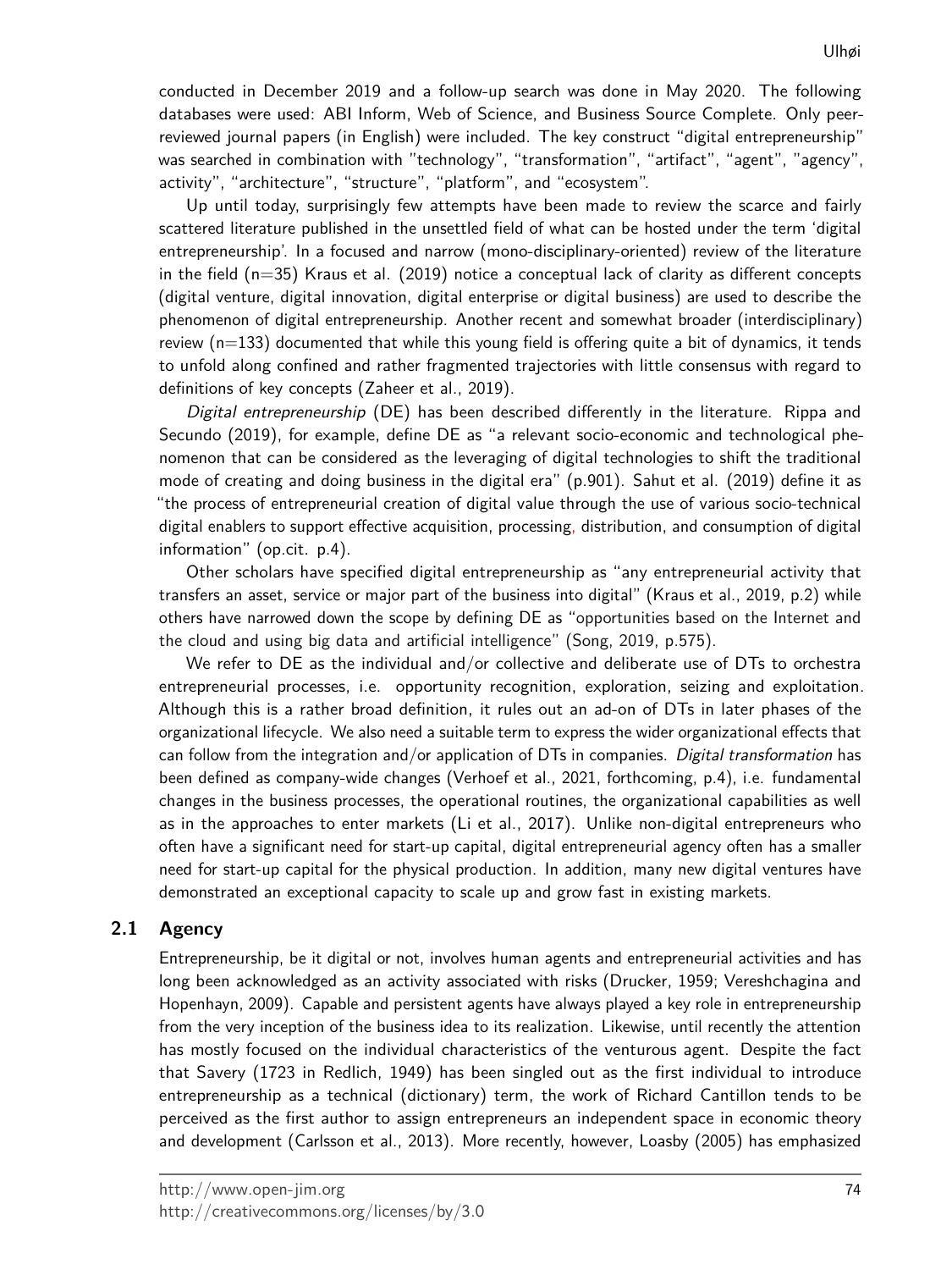

**Figure 1.** The generic individual elements of entrepreneurial agency.

that agents, objectively or in social isolation, do not simply decode information. Rather, they argued, agents subjectively interpret and process information under the influence of (i) other agents involved and (ii) means applied to meet their ends.

Skills coordination, motivations and emotions (individual agency) in combination with a sensation of being capable of handling a given task (self-efficacy) are recognized as foundational constituents in the theory on human agency and social learning. Bandura (1977) has based human agency on the concept of self-efficacy. The latter signifies that human agents' believes about their own capabilities to exercise control over events are likely to affect their lives significantly. This theory has framed human agency in its social cognitive context (Bandura, 1989), thus clarifying critical mechanisms that enable personal agency to surface within a structure of reciprocal causation. Bandura's theory is nested in the notion of emergent interactive agency (Bandura, 1986), implying that human agents are "neither autonomous agents nor simply mechanical conveyers of animating environmental influences" (....) [but instead are under the influence of reciprocal causation during which] "action, cognitive, affective, and other personal factors, and environmental events all operate as interacting determinants " (p.1175). The importance of efficacy is further illustrated by referring to a list of creative individuals, who persisted in pursuing and succeeding their endeavors despite multiple rejections. Conceptualizing agency through a self-efficacy lense is widely acknowledged as an approach to conceptualize entrepreneurship which not only involves "uncertainty, creativity, leadership and proactivity, but also requires persistence and passion" (Newman et al., 2019, p.404). The self-efficacy-mechanism thus drives agents' motivation, mental states and behavior, thus making them unique in terms of their ability to shape their life circumstances (Bandura, 2006).

Below, in Figure 1, the paper outlines the generic elements of entrepreneurial agency and how the individual dimensions of entrepreneurial explorative and exploitative agency involve self-efficacy as well as social interaction.

Effective entrepreneurial agency has changed from being primarily an outcome of individual agency towards involving a broader eco-systemic perspective (Cavallo et al., 2019). Although the role of personal character or 'trait approach' in entrepreneurship theory has not had overwhelming success in distinguishing successful entrepreneurs from others (Ulhøi, 2005), individual agency can still not be removed from occupying a central place in the digital entrepreneurship equation. DTs enable entrepreneurial agents to substantially increase their opportunities, ways of funding and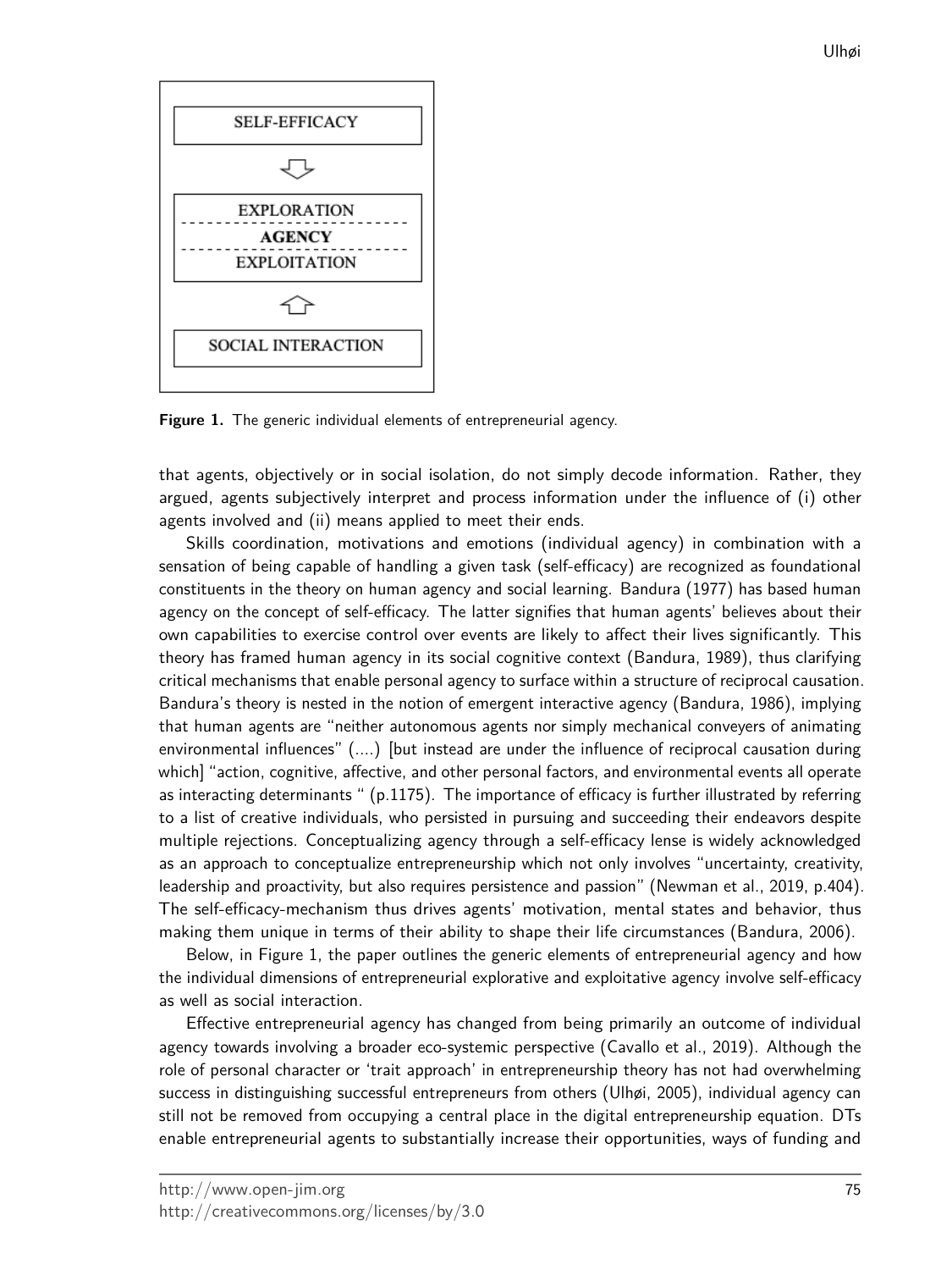organizing entrepreneurial activities (Nambisan, 2017). Others have explicitly proposed, that the focus needs to go beyond the entrepreneurial team (Zaheer et al., 2019).

DTs have enabled innovative agents to produce "products or services that are either embodied in information and communication technologies or enabled by them" (Lyytinen et al., 2016, p.49). They permit entrepreneurs to offer products and/or services that are already part of information and communication technologies or made possible by them (Lyytinen et al., 2016). Based on a recent review of 133 papers, Zaheer et al. (2019) discovered that distributed and diffused entrepreneurial agency has been made possible by DTs and caused an expanded attention on the entrepreneurial team to also include the ecosystem. Technological entrepreneurship, it has further been argued, is a process that involves several agents and "is distributed across actors who are embedded in emerging technological paths" (Garud and Karnøe, 2003, p.279).

**Proposition 1**. Digital entrepreneurship is associated with risk-taking agency in collective arrangements.

Having shown that digital entrepreneurship, also involves actors and activities, we continue our examination by examining the structural arrangements at play in a digital entrepreneurial context to ascertain possible characteristics following from digitalizing entrepreneurship.

## **2.2 Structure**

Structural arrangement is introduced to refer to digital infrastructure, platforms and ecosystem. Different structural arrangements have been associated with digital technologies. Infrastructure in general includes "all services regarded as the essential basis for creating a modern economy: transport, communication, energy, water, education, health services, housing, and all kinds of public amenities" (Ray, 1971, p.47). Digital infrastructures (DIs) are understood as the basic information technologies and organizational structures, along with the related services and facilities necessary for an enterprise or industry to function. (Tilson et al., 2010, p.1). They cannot be defined through a distinct set of functions (unlike specific systems), or strict boundaries (unlike applications). They differ from traditional infrastructures by being extremely scalable and flexible (p.5). Dls can thus be seen as an assemblage of technological and human components, networks, systems, and processes that links systems and networks (Henfridsson and Bygstad,2013). Sussan and Acs (2017) describeDIs as constantly alternating because of their diverse base of installed DTs and users who are designers or operators of these systems and having multiple layers of systems and processes at work simultaneously resulting in a decentralized, shared, and distributed. infrastructure (p.59). DIs, it should not be forgotten, also involve important external and macro-dimensions, such as internet speed and regulation (Zaheer et al., 2019).

**Proposition 2a**. Digital entrepreneurship is enabled by flexible and scalable digital infrastructures.

Competition has changed with the platform approach in digital entrepreneurship (Sussan and Acs, 2017) by permitting greater flexibility in relation to functions and configurations(Kraus et al., 2019). Digital platforms are created on top of digital infrastructures (Constantinides et al., 2018). Notwithstanding, the platform design has not been introduced by the ICT sector. Instead, it has been a long-held preferred choice in other industries such as for example the oil production industry leading to multipurpose production platforms (Cascio, 1980), allowing for drilling, production and living facilities in different configurations (Borse, 1979), and the space industry (Boudreault, 1988). Below, figure 2 sketches out the organizational dimensions, i.e. the structural arrangement associated with digital entrepreneurial agency.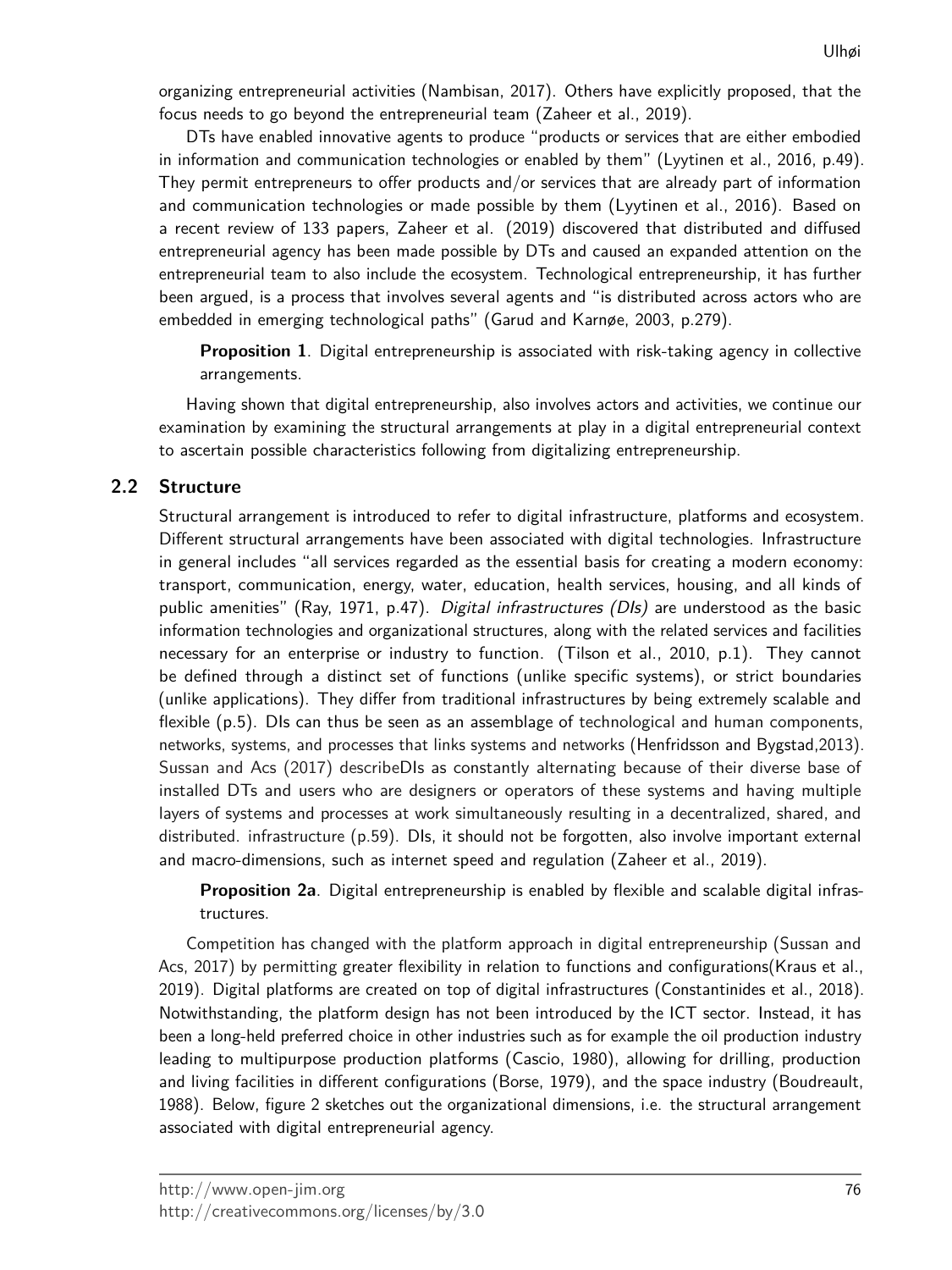

**Figure 2.** The structural arrangements involved with digital entrepreneurial agency.

A digital platform (DP) has been defined as a "shared, common set of service and architecture that serves to host complementary offerings, including digital artifacts" thereby providing a range of entrepreneurial opportunities (Nambisan, 2017, p.4). Others have defined the digital platform as a technology-enabled business model allowing producers and consumers to exchange value (Mancha et al., 2018, p.55). DPs represent those elements that are reused across implementations (Boudreau, 2010). Various types of platforms have been identified ranging from innovation over transaction and to integration DPs (Hsieh and Wu, 2018). The degree of openness in a platform is controlled by the platform-ownership (Boudreau, 2010), indicating that ownership controls access to and use of the platform. Such users then will be responsible for securing that these components are legally and technically operationable across the platform and its users. DP ecosystems have been described as involving economic as well as structural components (Hein et al., 2019), where the former describe the type of complementarities of products and services and the structural components characterize how actors interact during value proposition and creation. Zahra and Nambisan (2012) conceptualize business ecosystems as networks, resulting from lengthy processes during which relationships among industry players are established. Given the nature and ontology of digital technologies, they are capable of driving innovations across industries, ecosystems and communities (Nambisan et al., 2020).

**Proposition 2b**. Complementary entrepreneurial opportunities are made possible by shared digital platforms.

Recent work from the field of open innovation and entrepreneurship has further exposed other interesting properties associated with open entrepreneurs, digital infrastructures and platforms that enable and promote transfer of agency. Bogusz and Morisse (2018) for example found that such structures are associated with an 'anchoring effect' that helps the participating entrepreneurs to build strategically important boundaries while at the same time allowing them to cooperate with partners outside the DIs and DPs (p.1196).

A DP's ecosystem has been introduced as the collection of the platform and the modules specific to that platform (Rippa and Secundo, 2019). Platform architecture normally has clear divisions between its various components. This modularity feature (Yoo et al., 2010) provides increased opportunities to explore and exploit complementary modules in alignment with the overall architecture of the platform (Srinivasan and Venkatraman, 2018). Taking into account the context of entrepreneurship, entrepreneurial ecosystems have been described as "communities of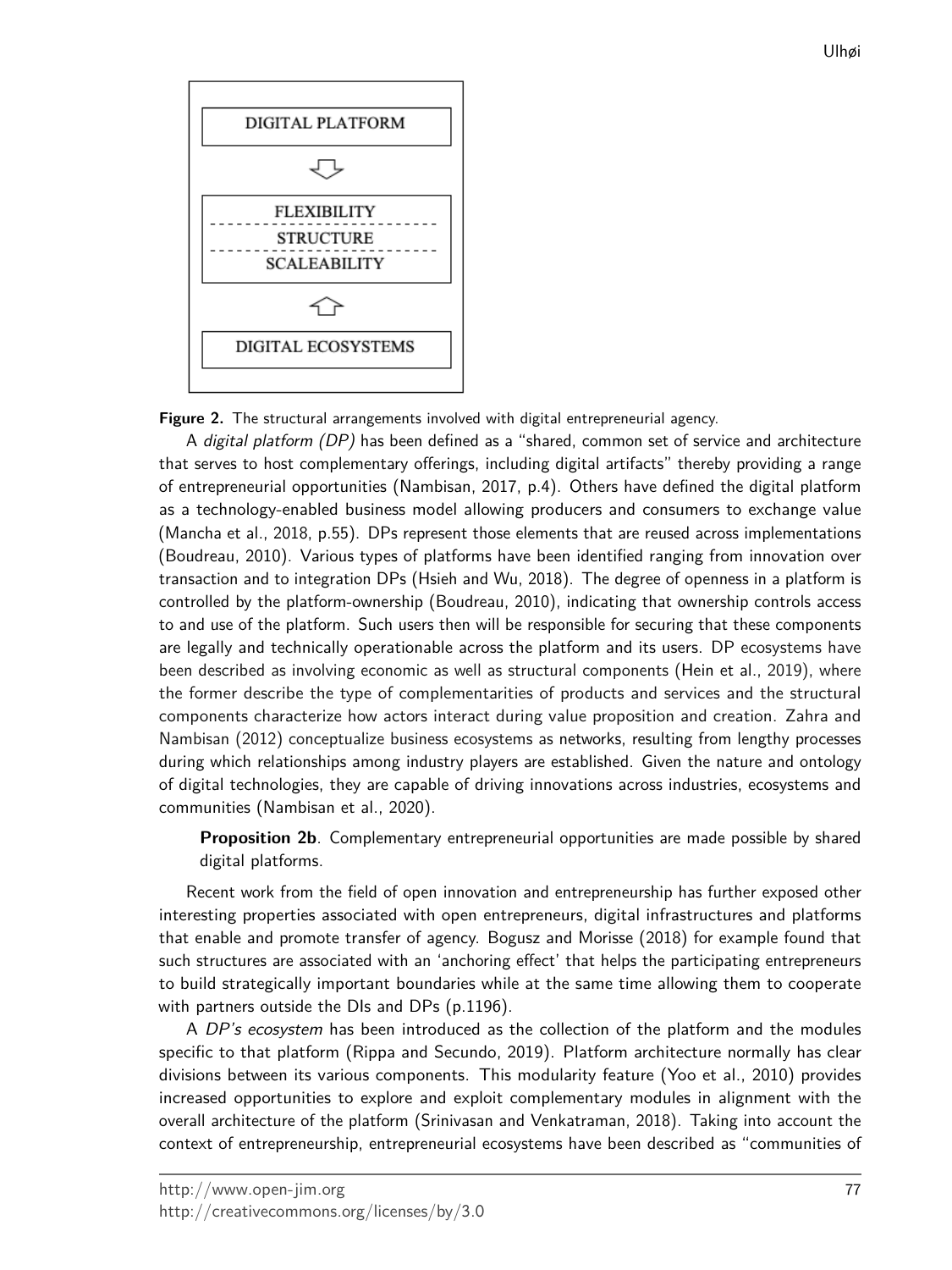stakeholders and external resources organized around the process of entrepreneurial opportunity discovery, pursuit, and scale-up" (Autio et al., 2017, p.91).

To better understand the relationship between DPs and ecosystems, the former have been introduced as the 'technical infrastructures whereas the latter are made up by the social agents and they are changing entire industries (Hein et al., 2019). The structural arrangement, in other words, reflects the technological interactions that coordinate exchanges between the supply and demand sides of the ecosystem. The actor-dimension of the system deals with agents that act as complementors and consumers (p.4). Others have defined digital platforms as "shared, common sets of services as well as architecture that serves to host complementary offerings, including digital artifacts" (Rippa and Secundo, 2019, p.902). Kallinikos et al.(2013) characterize digital ecosystems as being made up by artifacts and operations and their functional relations. Others suggest that a distinction is maintained between digital platforms and infrastructure, reserving platforms for the common set of services and architecture enabling complimentary offerings and infrastructure to describe the digital technology tools and systems that enable entrepreneurial communication and collaboration (Nambisan, 2017).

# **2.3 Artifact**

The notion of artifact has been used in an IT context since the early days of computing technology and cybernetics. McKay (1950), for example, about seventy years ago investigated "the extent to which an artificial organism could parallel human activity" (p.164). More recently, digital artifacts (DAs) have been described as specific components, applications, and/or media content that are part of new products or services and hereby offering a pre-defined functionality and value to the end-user (Ekbia, 2009). Physical properties of physical materials represent a fundamental element in human perception. Technologies that have promoted the fabrication of tangible materials have also been characterized to involve a non-tangible substance (Simon, 1973). More recently, DTs have been described as the introduction of a conversion from 'atoms-to-bits' (Kwon et al., 2014, p.651) capable of blurring the lines between the physical (material) forms and the virtual (dematerialized) forms of artifacts. DAs differ from physical artifacts in that their distinctiveness as a form has been fundamentally altered (Ekbia, 2009). They are discoverable, assessable and actionable by other digital objects only (Kallinikos et al., 2013). Contrary to their physical counterparts, DAs tend to be in a state of continual fluidity and development.

In his essay on the history of bits, Blancette (2011) points out that without a fundamental acceptance and understanding of the material constraints under which ICT works, the vital dynamics that brings life to the built environment of the virtual will remain imperceptible and unaccounted for (p.1055). Regardless of it being perceived as immaterial, however, information cannot exist outside of given instantiations in material forms, thus indicating a physical dimension. In taking up the argument for a material dimension when conceptualizing digital artifacts, Leonardi (2010) reminds us that this situation is somewhat similar to conceptualizing phenomena such as for example routines, and institutions. He further emphasizes, in the case of DAs, that what is really most important about 'materiality' is the fact that artifacts and their consequences are created and shaped through social interaction.

**Proposition 3**. The materiality dimension of digital artifacts is determined by social interaction.

Separating information from physical forms and/or devices seems to have increased the applicative flexibility of DAs (Nambisan, 2017). DAs display some interesting properties in this respect. First, they are lacking the independence and steadiness normally associated with physical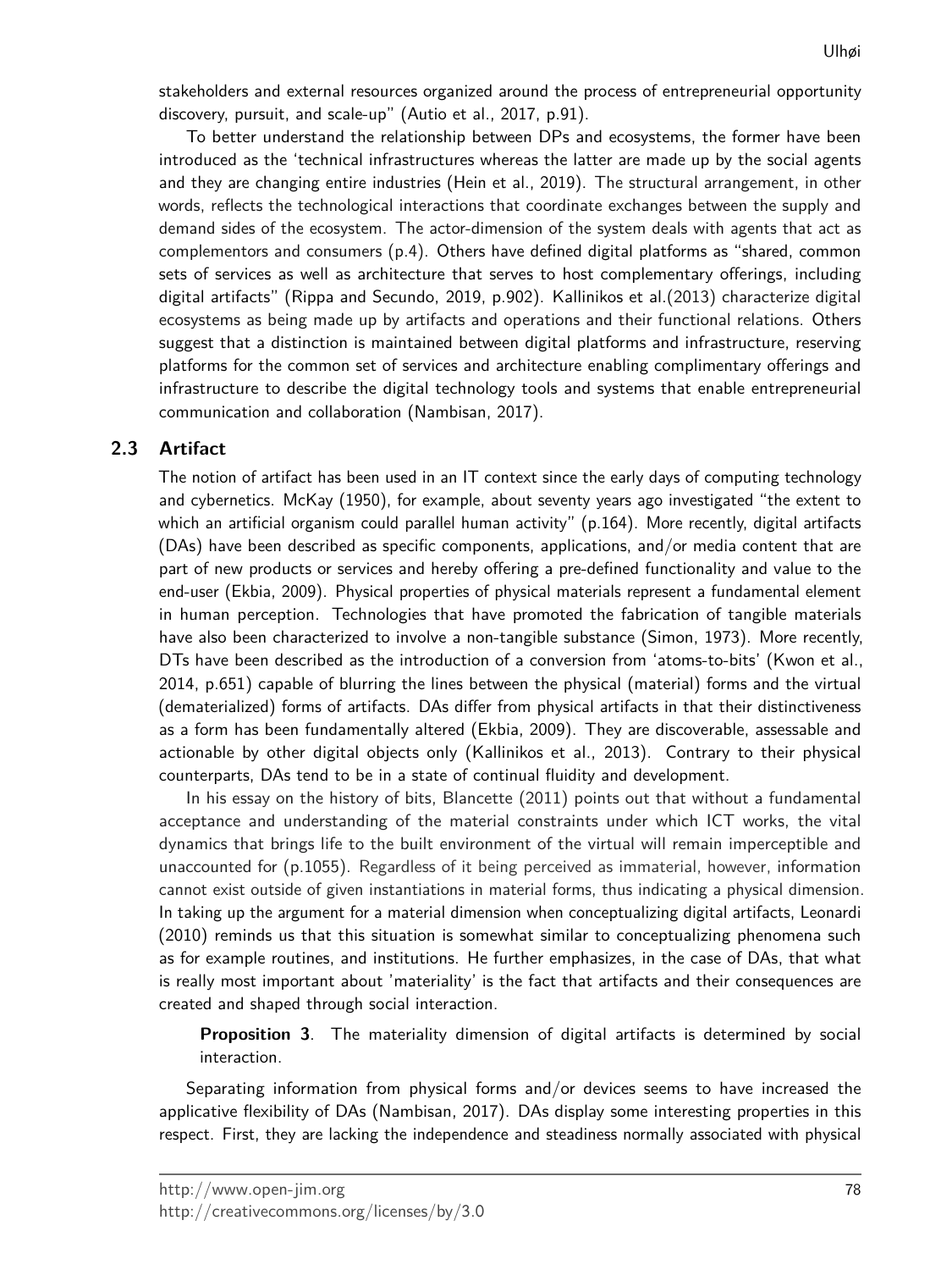artifacts. DAs are dependent on other DAs and structures to work. An example most readers probably recognize may be a DA such as an app for a smartphone. For applications to function, a device (a smartphone) and infrastructures (e.g. a smartphone store) are required (Cavallo et al., 2019). The editability of DAs allows for expanding the original opportunity at a lower marginal innovation cost, thereby adding new levels of flexibility (Nambisan, 2017). DAs involve two critical mechanisms (von Briel et al.,2018a): (i) combinatory mechanisms facilitate the creation of new artifacts by bundling resources and (ii) generative mechanisms involved to produce new artifacts by changing existing artifacts (p.54). For this to work, Briel et al. emphasize that the DTs need to connect with an agent that secures access to complementary resources, which can be bundled with already posed resources.

Modularity is an interesting feature of DAs that has attracted considerable attention. The importance of modularity in relation to information technology, however, has long been a wellacknowledged design principle. Almost half a century ago, modularity was seen as an extremely important concept in relation to memory organization and mass storage structure (Hoagland, 1962, p.1067). The principle of a 'standard unit' was introduced in quite some length in the Harvard Business Review, as a production concept promising maximum productive variety (Starr, 1965). Not much later, the principle soon became a key business planning and control element when structuring large administrative systems, including procedures for corporate planning of multi-national corporations such as IBM and Xerox (Morgan, 1971). In other words, product modularity, for quite a while, has been appreciated as an important architectural principle in both physical as well as digital artifacts. Modularity can be defined as "architecture that allows firms to develop common parts, subsystems, and modules from which a stream of derivate products can be efficiently developed and launched" (Marion et al., 2015, p.98). Below, figure 3 depicts key properties of digital artifacts, i.e. the key mechanisms involved.



**Figure 3.** The properties of digital artifacts.

Such architecture further permits the changing of a functional element of the product by changing the corresponding component without at the same time necessitating additional changes in other components (Bourreau et al., 2007, p.177). Firms, therefore, can rapidly and inexpensively respond to changing markets and consumer demands by launching new products derived from existing modular products. This design principle has led to the emergence of relatively stable platforms including complementary sets of modules (Srinivasan and Venkatraman, 2018). The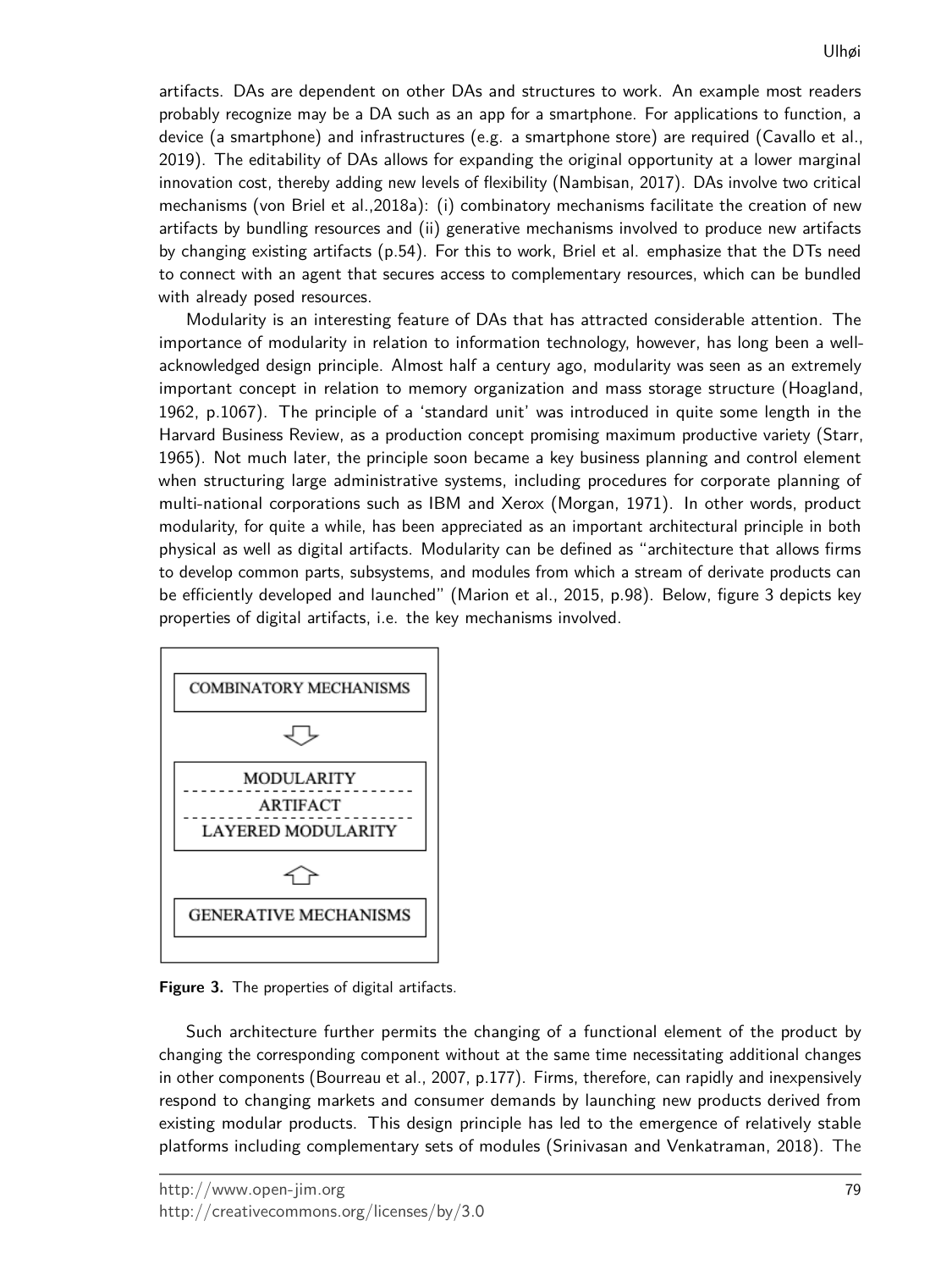modular feature of a software-based platform enables external complementors and the platform owner to replace system components while preserving a stable core. (Hein et al., 2019). DTs have also introduced a layered modular architecture that extends the 'old' modular architecture of physical products by incorporating four loosely coupled layers of devices, networks, services, and contents created by digital technology. The layered design in DTs are embedded into physical products and allow for enhancing product functionality with software applications (Yoo et al., 2010, p.725). Borrowing from the modular architecture, von Briel et al. (2018b) have proposed that differences in digital venture ideas both change the identity of the digital artifact and have implications for ensuring the venture creation process (p.279). This in turn suggests that the composition of digital artifacts may thus explain why some digital ventures can scale rapidly while others cannot (p.291).

**Proposition 4.** The modularity of digital artifacts is associated with rapid adaptability.

So far, our conceptualization of digital entrepreneurship has only examined the roles of agency and artifacts. Next, we will look into the structural arrangements which are at play in digital entrepreneurship. Synthesizing basic constituents of entrepreneurship theory (agency and artifacts) with implications associated with the employment of DTs will show that the location of entrepreneurial agency changes and/or expands from primarily being relatively concentrated and fixed towards being increasingly distributed and fluid as a result of different structural arrangements following from the DTs involved.

#### **3 Discussion and conclusion**

The diffusion and adoption of digital technologies have allowed firms to engage in various processes during which data, information, know-how, contacts and/or artifacts are exchanged while at the same time having given rise to new collaborative structures orchestrating the activities involved. Past locational advantages, modes of entrepreneurial agency, pace of change, and conceptualizations are being increasingly altered in the digital age. DTs have both reduced the liability of location (by making it possible to reach the world from anywhere) as well as allowed former physical locational advantages to turn into a liability (when firms stay clinched to previous locational advantages). Notwithstanding, making DTs a prerequisite for setting up a new business tends to increase the likelihood of intensified technological dynamics as well as to decrease the durability of organizational boundaries.

The development of DTs and the increasing growth of digital entrants suggest that a generally accepted individual attribute such as risk aversion cannot stand alone. Digital entrepreneurship highlights the presence of fundamental uncertainty. Uncertainty has assumed increasing importance. Consequently, it seems appropriate to re-acknowledge the distinction between risk and uncertainty. Where the former is quantifiable, the latter reflects the unknown and immeasurable (Saunders, 2016). De Groot and Thurik (2018) put it differently by saying that while the outcome in risk situations is unknown, the probability distribution of that outcome is known – in contrast to uncertainty, where both remain unknown.

We have reexamined the theory on digital technologies and the theory on entrepreneurship and identified critical bridging points that allow for conceptualizing digital entrepreneurship. The wider significance of applying a digital perspective on entrepreneurship goes beyond isolated discussions of how agency, structures and artifacts are affected by digital technologies. It necessitates a (re)appreciation of the effects of technology in general and of digital technology in particular. This in turn has important implications for the advancement of the theory in the field. The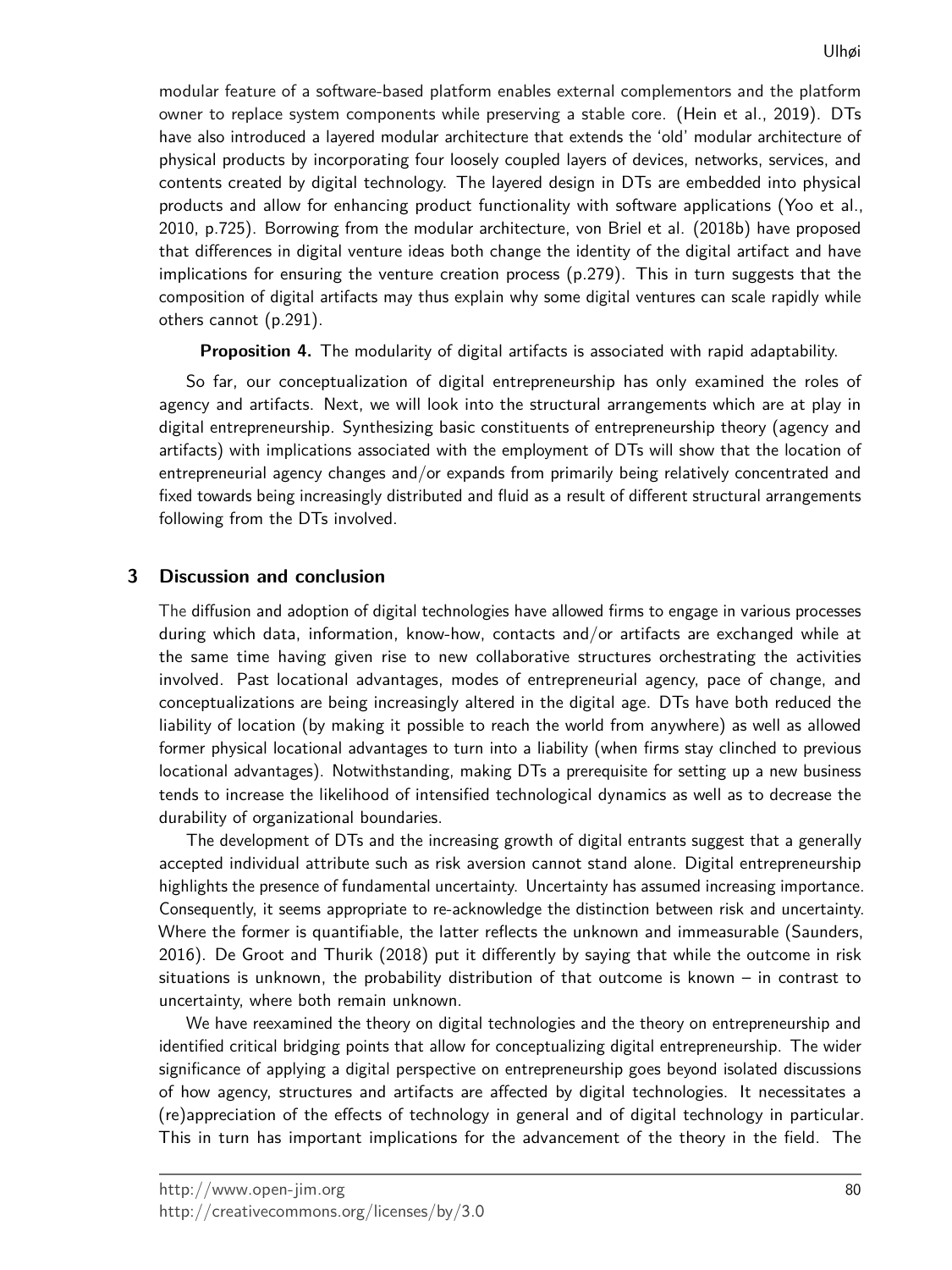paper contributes to entrepreneurship theory in more than one sense. First, the paper extends existing theory on entrepreneurship by situating entrepreneurship in the context of DTs. A deeper understanding of the far-reaching digital implications on entrepreneurship requires an integration of digital technology and entrepreneurship concepts.

Second, the digital entrepreneurship as examined here does not imply that the locus of human agency and related self-efficacy is no longer relevant for explaining digital entrepreneurship. Rather, it should be acknowledged that such agency and associated capability are still needed. that go well beyond being means-to-an-end (creating a new venture). Our analyses of digital technologies showed that DTs both affect previous conceptualization of artifacts while at the same time introducing a broader repertoire of structural arrangements during opportunity exploitation. Third, adding a digital outlook on entrepreneurship introduces new challenges that will have to be adequately dealt with and managed. The unstable nature of digital artifacts implies continuous modifications throughout their lifecycles. The digital agency involved requires skills and competences that can handle different configurations of processes and structures as well as potentially conflicting rationalesand/or paradoxes associated with digital architecture. An integrated analytical framework for digital entrepreneurship is presented below in figure 4.



**Figure 4.** A proposed framework for digital entrepreneurship.

We conclude that when employing a digital perspective on entrepreneurship it is implied that entrepreneurship theory needs to link up with theory on digital technologies to allow for conceptualizing digital entrepreneurship and thus shed light on key similarities and differences. Such a 'marriage' involves an integration of core concepts from the theory on digital technologies and the theory on entrepreneurship. Our analyses show that digital entrepreneurship not only involves entrepreneurial agency and digital technologies, but also affects the previous conceptualization of artifacts and the modus operandi of entrepreneurial agency by applying a broader repertoire of architectural arrangements. This in turn implies that the employment of DTs has effects that go well beyond being means-to-an-end, pointing to a need for more attention toward and appreciation of DTs in the field of entrepreneurship.

## **4 Limitations, implications and conclusion**

Digital technologies have challenged how a business venture was previously conceived in terms of the nature of agency, artifacts and structural arrangements. Increasing porosity and fluidity, following from the adoption of DTs, have paved new ways of organizing business activities by relying less on individual arrangements and more on setups that involve different agents.

Our work also has a number of limitations, which in turn point towards some managerial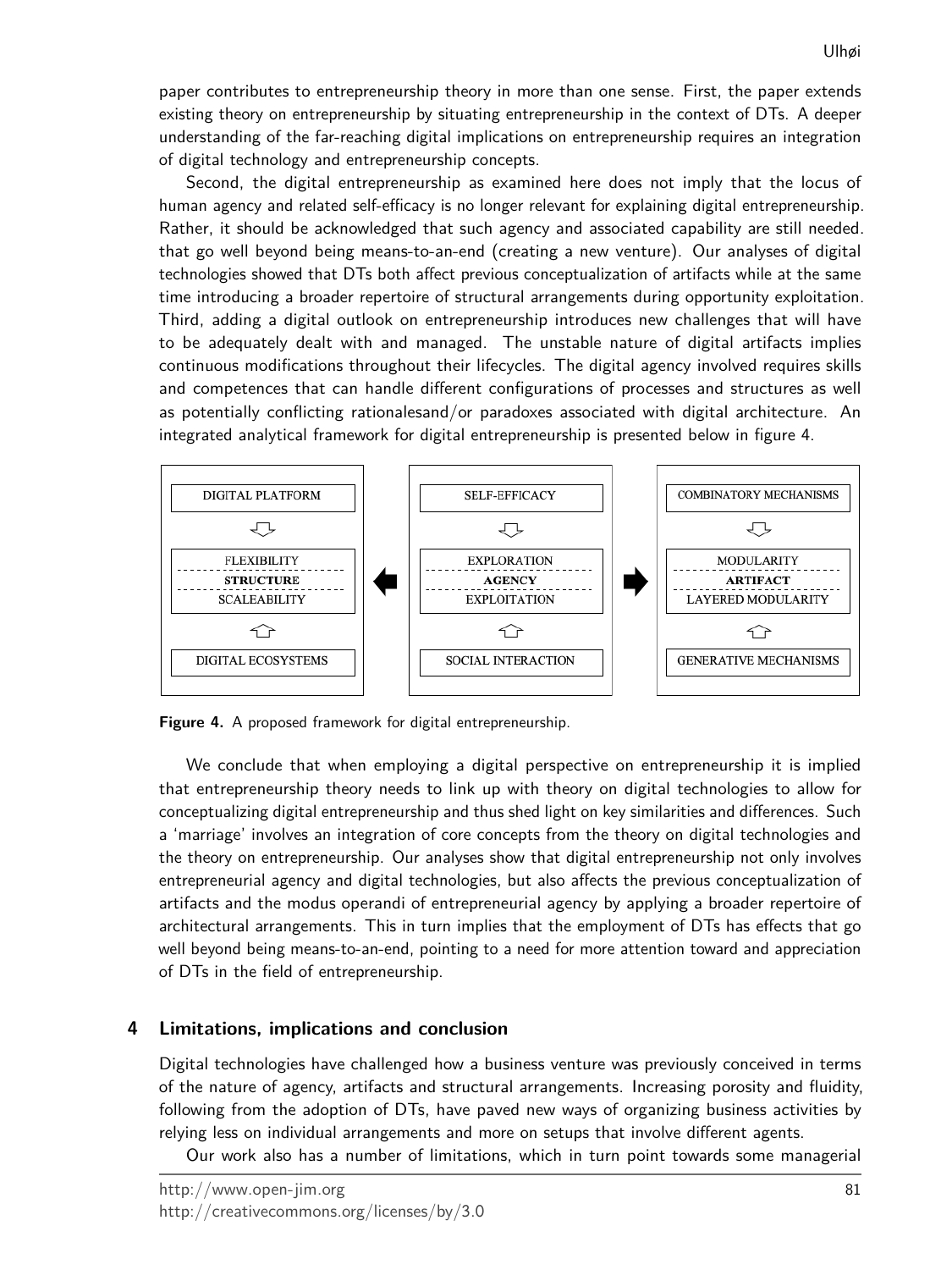implications and future research needs. First, the framework is focused on the identification and specification of key constructs. Thus, in the case of agents, the framework does not address the role(s) of agents' skills and competences. In consequence, more research is needed on what this development implies in terms of the skills and competencies of the agents involved in digital ventures. This, in turn, calls for taking into account the contextual dimensions when developing entrepreneurial digital competences (Ngoason, 2018). Conceptualizing entrepreneurship through a digital lens invites for differentiating between born-digital-entrepreneurs and digitally adapting entrepreneurs who apply technologies as an add-on feature later on in the life cycle of the established firm.

Second, there are potential implications that the framework does not address. DTs have been much appreciated by entrepreneurial managers for their ability to promote flexibility enabled by modular structural arrangements. The modular design principle has led to the development of relatively stable platforms within which complementary set of modules are allowed to vary and evolve. Notwithstanding, this characteristic may also imply a potential 'lock-in effect'. More research is needed to evidence this and in order to guide future entrepreneurs on how much individual flexibility can be enjoyed without it becoming entirely at the expense of any stability in the commonly held platform and/or ecosystem, research is also needed to determine if a potential 'lock-in-effect' is possible.

Third, from a managerial point of view, more insight is needed regarding how digital ecosystem entrepreneurs cope with the challenges related to matching and/or adjusting individual entrepreneurial interests with collectively held ecosystem interests. How does reduced individual autonomy affect the wider scope of opportunity exploration and exploitation as well as the individual operation and strategic development of the participating firm? With regard to the variety of architectural arrangements identified in digital entrepreneurship, more research would be helpful to shed more light on the relationship between different configurations of infrastructure and applied business model design.

Another limitation relates to cross-country differences. The global reach of most digital companies implies that country-specific regulations may also pose significant risk (Kraus et al., 2019). Future research should identify such risks and ways to address them. Similarly, when born-digital-entrepreneurs base their new business on an existing innovation platform, the latitude for differentiation will be determined by the platform technology in question and its ability to keep pace with development. They also have to be capable of balancing both the independent (individual agent) mindset and the interdependent and potentially conflicting hub-based ecosystem mindset, which points towards the importance of cognitive capabilities (Nambisan and Baron, 2012) and limitations.

Last but not least, more research on how the concept of living lab may act as a potential innovation booster is needed. More specifically, it could be interesting in future research to test how more recent innovation approaches may affect digital entrepreneurship. One such example is the living lab approach, which has been referred to as a co-creating innovation approach allowing the involvement of various users in a real-life setting (Dell'Era and Landoni, 2014) and for experimenting with new technologies (van de Poel, 2017). Bringing a living lab approach into a digital entrepreneurship context (Dinh et al., 2018) could serve as a possible fertile test bed (Engels et al., 2019) for entrepreneurial agency and related structures. This, in turn, advances existing entrepreneurship theory by shedding more light on the significance of DTs in terms of impact on existing business models, opportunities and fast scalable growth.

Pushing the digital ecosystem theory a step further up from the micro to the meso and macro levels, the concept of living labs may further increase its potential. The living lab concept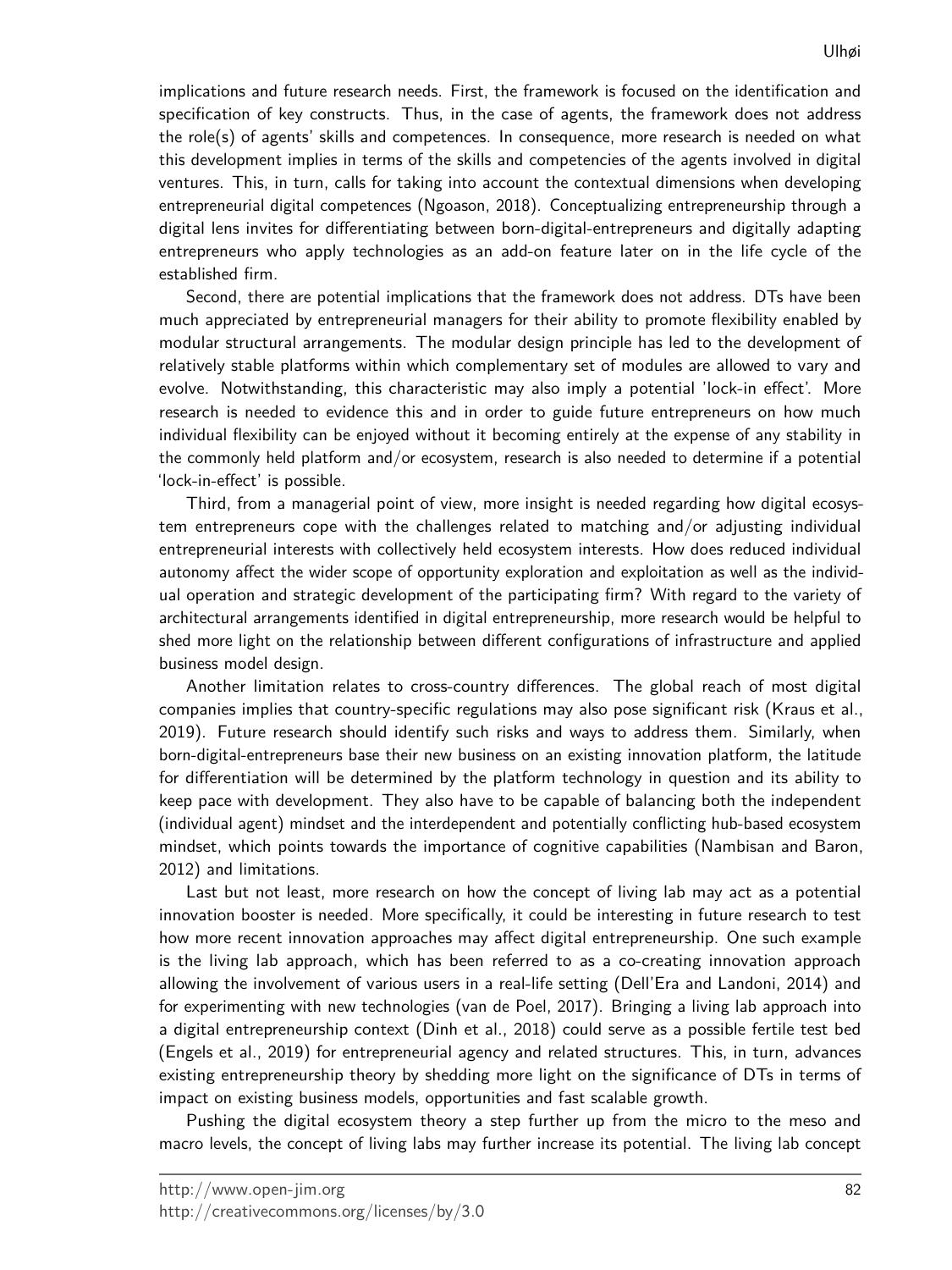embraces related concepts such as business incubation, open innovation, collaborative communities, cross-sectional collaboration and partnerships, entrepreneurial resource networks (Srinivasan and Venkatraman, 2018), user engagement and co-creation. According to the S3 Platform, living labs are referred to as user-centred, open innovation ecosystems rooted in a systematic user co-creation approach that integrates research and innovation processes in real life communities and settings $^1$  $^1$ , thus representing a paradigm shift (Helsinki Manifesto) $^2$  $^2$  and a new European R&D and Innovation System. The living lab approach has not been empirically tested in this context. In such tests, there is a need for examining the implications of the inherent 'instability' of living labs in terms of leaving and joining such labs and the consequences for its survivability. From a practical policy point of view, the living lab approach may be a policy tool, which can help bring previously separated sectors (private-public) together to create business model experimentation and associated horizontal knowledge spillover (Autio et al., 2017).

In answering the research question stated in the beginning of the paper we conclude that important bridging points exist that can allow for conceptualizing digital entrepreneurship. We have done so by identifying and discussing multi-disciplinary and generic constituents from the theory on entrepreneurship and on DTs into a multi-disciplinary framework highlighting the bridging role of DIs and DPs with DAs.

#### **Acknowledgement**

No financial support has been provided for this work.

## **5 References**

Agrawal, R. (2017). Disruption in banking in emerging market economy: an empirical study of India. Economic Analysis, 50(3/4), 20-31.

Autio, E., Nambisan, S., & Thomas, L. D. W. (2017). Digital affordance, spatial affordances, and the genesis of entrepreneurial ecosystems. Strategic Entrepreneurship Journal, 12, 72-95.

Bajgar, M., Calligaris, S., Calvino, F., Criscuolo, C., & Timmis, J. (2019). Bits and bolts: the digital transformation and manufacturing. OECD Science and Industry Working papers 2019/01.

Bandura, A. (1977). Toward a unifying theory of behavioral change. Psychological Review, 84, 191-215.

Bandura, A. (1989). Human agency in social cognitive theory. American Psychologist 44, 1175-1184.

Bandura, A. (2006). Howard a psychology of human agency. Perspectives on Psychological Science, 1(2), 164-180.

Blanchette, J.- F. (2011). A material history of bits. Journal of the American Society for Information Science and Technology, 62(6), 1042-1057.

Bogue, R. (2011). Robots in healthcare. Industrial Robot: An International Journal, 38(3), 218-223.

Bogusz, C. I., & Morisse, M. (2018). How infrastructures anchor open entrepreneurship: the case of bitcoin stigma. Information Systems Journal, 28(6), 1176-1212.

<span id="page-12-0"></span><sup>1.</sup> Accessed 29<sup>th</sup> March 2020. https://s3[platform.jrc.ec.europa.eu/living-labs](https://s3platform.jrc.ec.europa.eu/living-labs)

<span id="page-12-1"></span><sup>2.</sup> Accessed 29<sup>th</sup> March 2020. [https://www.scribd.com/document/](https://www.scribd.com/document/290101063/Helsinki-Manifesto-201106)290101063/Helsinki-Manifesto-201106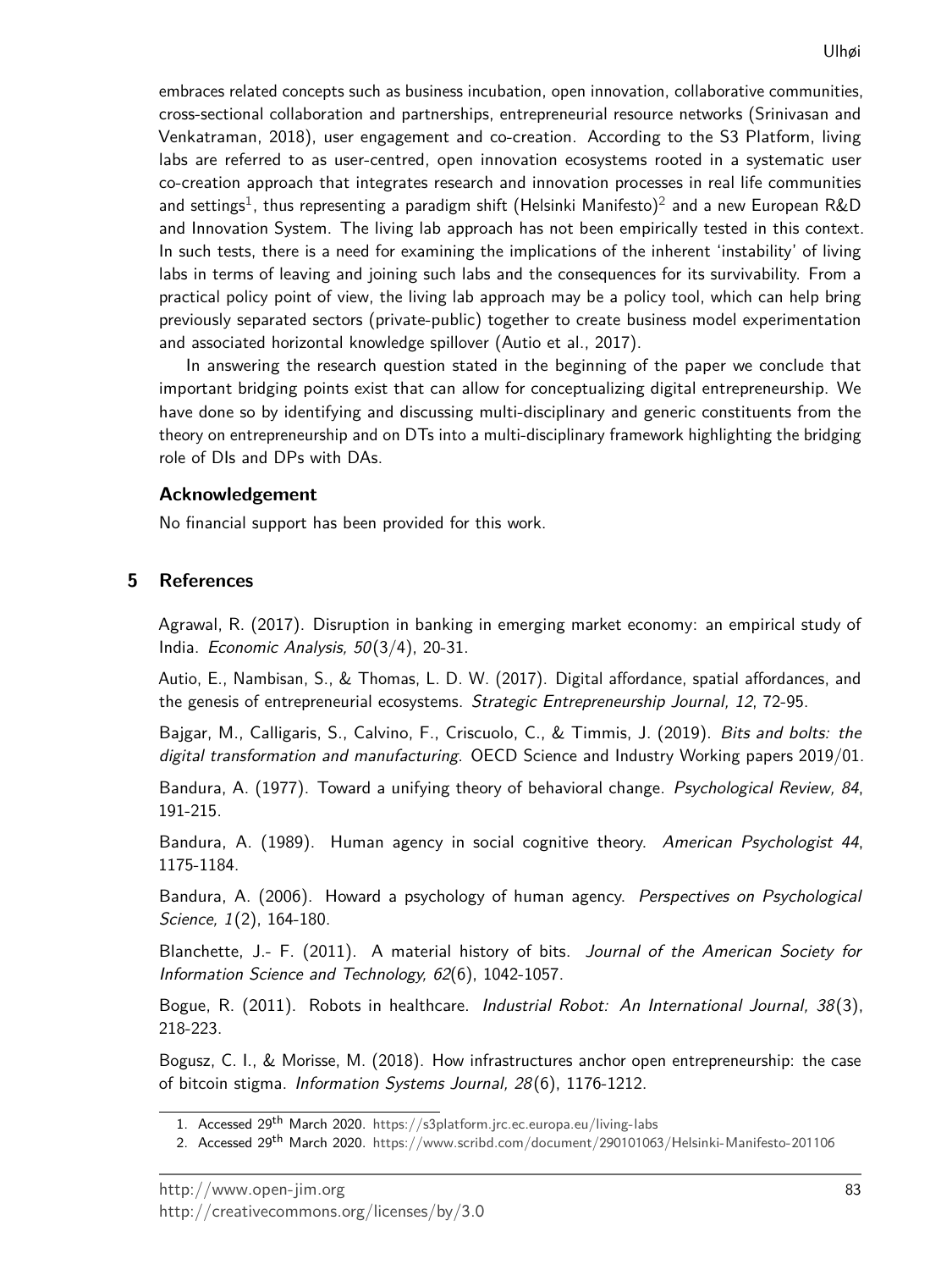Bond, M., Marín, V., Dolch, C. Bedenlier, S., & Zawacki-Richter, O. (2018). Digital transformation in German higher education: student and teacher perceptions and usage of digital media. International Journal of Educational Technology in Higher Education, 15 (1), 1-20.

Borse, E. (1979). Design basis accidents and accident analysis with particular reference to offshore platforms. Journal of Occupational Accidents,  $2(3)$ , 227-243.

Boudreau, K. (2010). Open platform strategies and innovation: granting access vs devolving control. Management Science 56(10), 1849-1872.

Boudreault, R. (1988). Design and economics of free-flying platform for space manufacturing. Acta Astronautica 17(4), 415-420.

Bourreau, M., Gensollen, M., Moreu, F., & Waelbroeck , P. (2013). Selling less of more? The impact of digitization on record companies. Journal of Cultural Economics, 37(3), 327-346.

Bourreau, M., Dogan,P., & Manant, M. (2007). Modularity and product innovation in digital markets. Review of Network Economics, 6(2), 175-193.

Brynjolfsson, E., Y., Hu, J., & Rahman, M. S. (2013). Competing in the age of omnichannel retailing. MITSloan Management Review, 54(4), 23-29.

Carlsson, B., Braunerhjelm, P., McKelvey, M., Olofsson, C., Persson, L., & Ylinenpää, H. (2013). Small Business Economics, 41, 913-930.

Cascio, E. L. (1980). Cost control for offshore structures. Engineering Costs and Production Economics, 5(2), 101-105.

Constantinides, P., Henfridsson, O., & Parker, G. G. (2018). Introduction – Platforms and infrastructures in the digital age. Information Systems Research, 29(2), 381-400.

Dahiya, R. (2017). A research paper on digital marketing communication and consumer buying decision process: an empirical study in the Indian passenger car market. Journal of Global Marketing, 33(2), 73-95.

Dandapani, K.  $(2017)$ . Electronic finance – recent developments. *Managerial Finance 45*(5), 614-626.

De Groot, K., & Thurik, R. (2018). Disentangling risk and uncertainty: when risk-taking measures are not about risk. Frontiers in Psychology, 9, doi:10.3389/fpsyg.2018.02194

Dell'Era, C., & Landoni. P. (2014). Living lab: a methodology between user-centred design and participatory design. Creativity and Innovation Management, 23(2), 137-154.

Dinh, T. L.,Vu, M. C., & Ayayi, A. (2018). Towards living lab for promoting the digital entrepreneurship process. International Journal of Entrepreneurship,  $22(1)$ , 1-17.

Drucker, P. (1959). Long range planning: challenge to management science. Long Range Planning, 5(3), 238-249.

Ekbia, H. R. (2009). Digital artifacts as quasi-objects: qualification, mediation, and materiality. Journal of the American Society for Information Science and Technology, 60(12), 2554-2566.

Engels, F., Wentland, A., & Pfotenhauer, S. M. (2019). Testing future societies. Developing a framework for test beds and living labs as instruments of innovation governance. Research Policy, 48(9), 1-11.

Elia, G., Margherita, A., & Passiante, G. (2020). Digital entrepreneurship ecosystem: how digital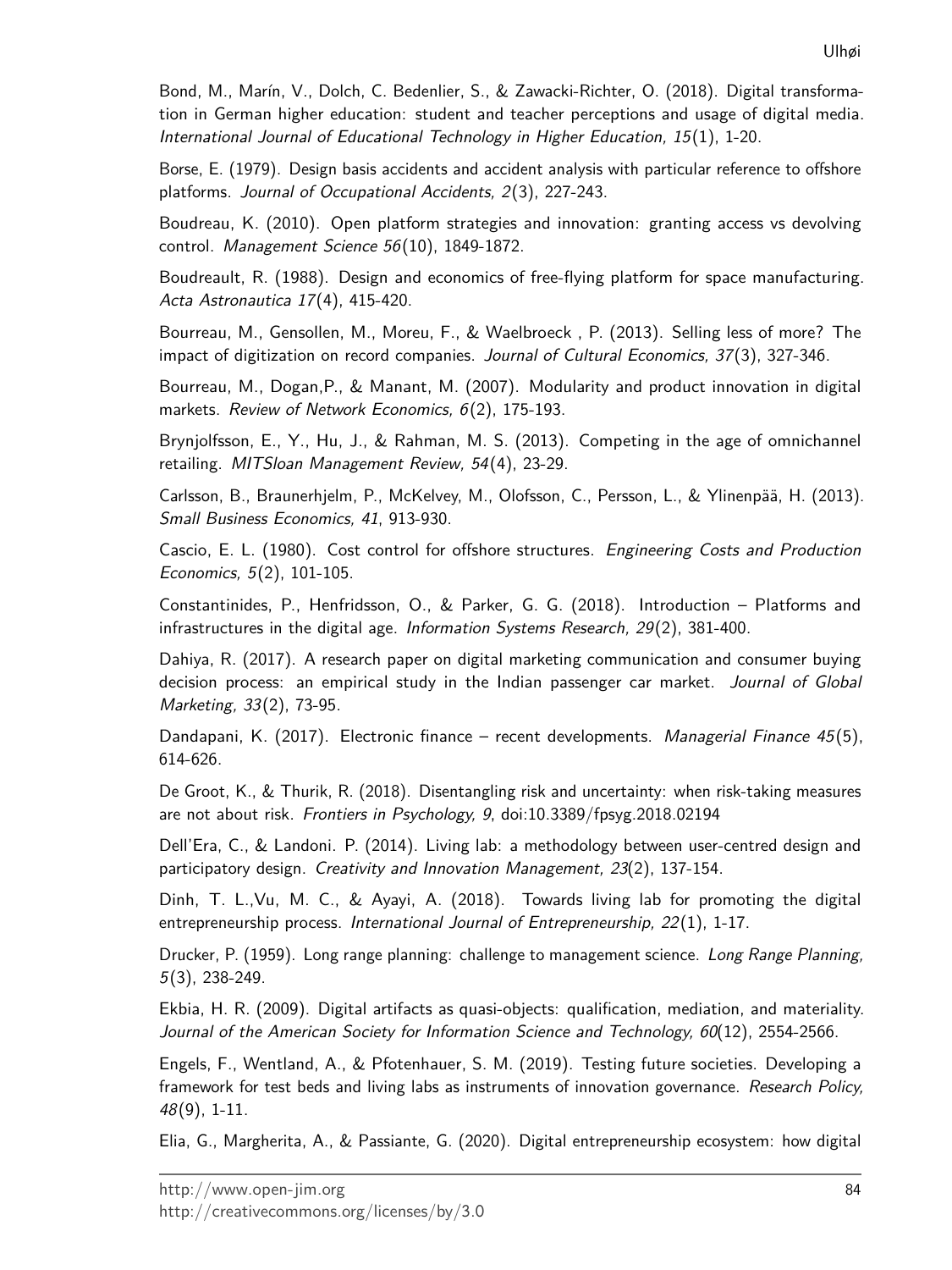technologies and collective intelligence are reshaping the entrepreneurial process. Technological Forecasting & Social Change, 150. [https://doi.org/](https://doi.org/10.1016/j.techfore.2019.119791)10.1016/j.techfore.2019.119791

Garud, R., & Karnøe, P. (2003). Bricolage versus breakthrough: distributed and embedded agency in technology entrepreneurship. Research Policy, 32, 277-300.

Ghezzi, A., & Cavello, A. (2018). Agile business model innovation in digital entreprenersuhip: lean startup approaches. Journal of Business Research, 110, 519-537.

Grant, M. J., & Booth, A. (2009). A typology of reviews: an analysis of 14 review types and associated methodologies. Health Information and Libraries Journal, 26 (2), 91-108.

Hagberg, J., Sundström, M., & Nicklas, E.-Z. (2016). The digitalization of retailing: an exploratory framework. International Journal of Retail & Distribution Management ,44 (7), 694-712.

Hein, A., Schreieck, M., Riasanow, T., Setzke, D.S., Wiesche, M., & Böhm, M. (2019). Electronic Markets.[https://doi.org/](https://doi.org/10.1007/s12525-019-00377-4)10.1007/s12525-019-00377-4

Henfridsson, O., & Bygstad, B. (2013). The generative mechanisms of digital infrastructure evolution. MIS Quarterly, 37(3), 907-931.

Herzog, K., Winter, G., Kurka, G., Ankermann, K., Binder, R., Ringhofer, M., Maierhofer, A., & Flick, A. (2017). The digitalization of steel production. Berg- und Hüttenmännische Monatshefte, 162(11), 504-513.

Hoagland, A. S. (1962). Mass storage. In Proceedings of the IRE, May 1962, 50(5), 1087-1092.

Holmström, J., Holweg, M., Khajavi, S. H., & Partanen, J. (2016). The direct digital manufacturing (r)evolution: definition of a research agenda. Operations Management Research,  $9(1)$ , 1-10.

Hsieh, Y.-J., & Wu, J. Y. (2018). Entrepreneurship through the platform strategy in the digital era: insights and research opportunities. Computers in Human Behavior, 19, 315-323.

Huang, J., Henfridsson, O., Liu, M. J., & Newell, S. (2017). Growing on steroids: rapidly scaling the user base of digital ventures through digital innovation. MIS Quarterly,  $41(1)$ , 301-314.

Jaakkola, E. (2020). Designing conceptual articles: four approaches. AMS Review, 10, 18-26.

Kallinikos, J., Aaltonen, A., & Marton, A. (2013). The ambivalent ontology of digital artifacts. MIS Quarterly, 37(2), 357-370.

Keren, G., & Fridin, M. (2014). Kindergarten social assistive robot (KindSAR) for children's geometric thinking and metacognitive development in preschool education: a pilot study. Computers in Education, 35, 400-412.

Kraus, S., Palmer, C., Kailer, N., Kallinger, F., & Spitzer, J. (2019). Digital entrepreneurship. A research agenda on new business models for the twenty-first century. International Journal of Entrepreneurial Behavior & Research, 25 (2), 353-375

Kwon, H., Kim, H., & Lee, W. (2014). Intangibles wear materiality via material composition. Personal and Ubiquitous Computing, 18(3), 651-669.

Leonardi, P. (2010). Digital materiality? How artifacts without matter, matter. First Monday  $15(6)$ , NP.

Li, L., Su, F., Zhang, W., & Mao, J.-Y. (2017). Digital transformation by SME entrepreneurs: a capability perspective. Information Systems Journal, 28(6), 1129-1157.

Loasby, B. (2005). Driving methodology from ontology (book review). Journal of Economic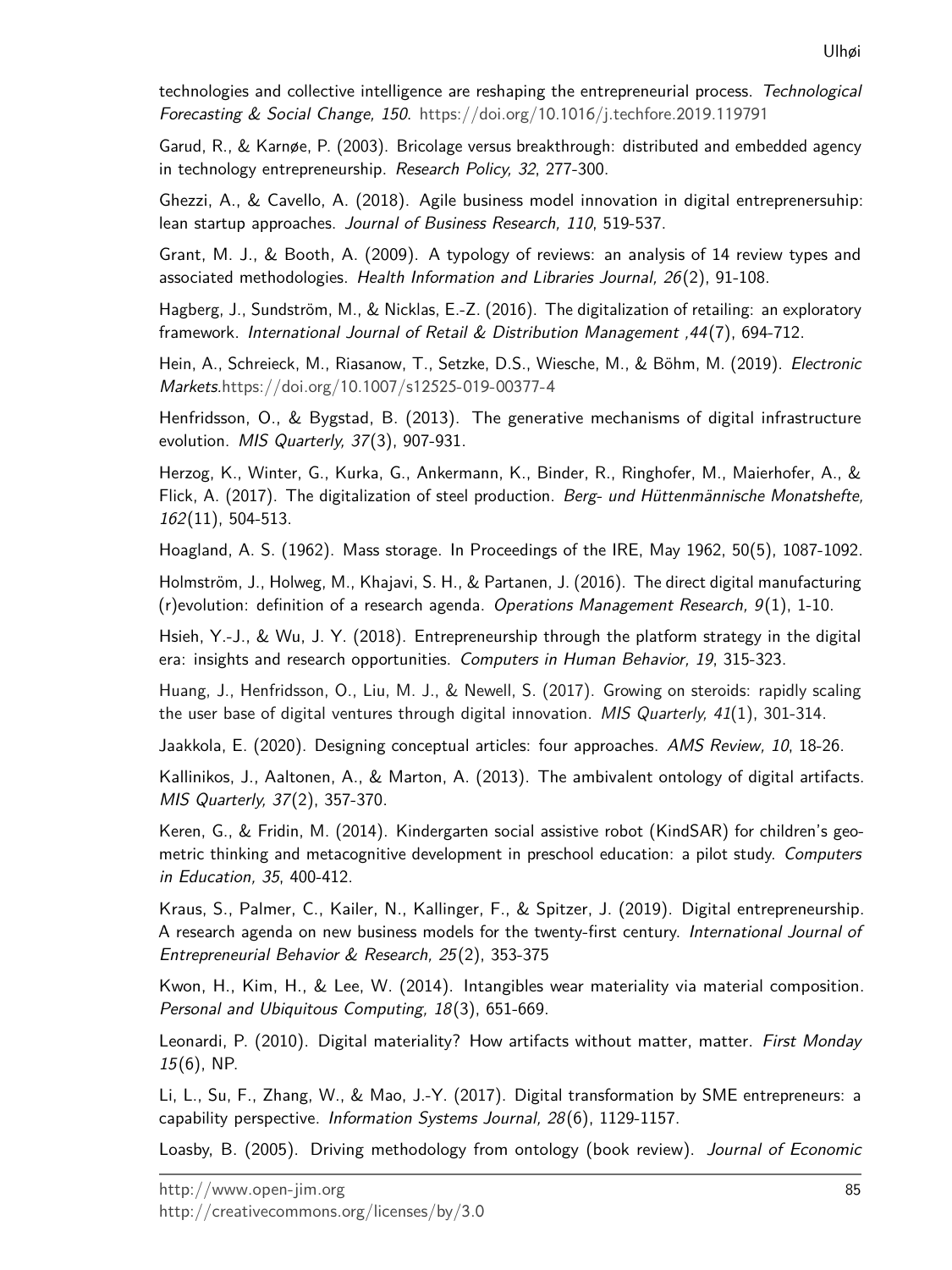Methodology, 12(4), 606-613.

Lyytinen, K., Yoo, Y., & Boland Jr., R.J. (2016). Digital product innovation within four classes of innovation networks. Information Systems Journal, 26(1), 47-75.

Mancha, R., Gordon, S., & Lyer, B. (2018). Figayou pursues a platform strategy: a case study of digital platform entrepreneurship. Journal of Information Technology Case and Application Research, 20(2), 55-70.

Marion, T. J., Meyer, M. H., & Barczak, G. (2015). The influence of digital design and IT on modular product architecture. Journal of Product Innovation Management,  $32(1)$ , 98-110.

McKay, D. M. (1951). Mind-like behaviour in artifacts. Bulletin of the British Society for the History of Science, 1(S5), 64-165.

McKinsey Global Institute (2017). A Future that Works, Automation, Employment and Productivity. Accessed  $7<sup>th</sup>$  February 2020. https://www.mckinsey.com/mgi/overview/2017-inreview/automation-and-the- future-of-work.

McKinsey & Company (2018). Tech-enabled transformation. The trillion-dollar opportunity for industrials. Accessed  $7<sup>th</sup>$  February 2020. https://www.mckinsey.com/ $\sim$ /media/McKinsey/Business% 20Functions/McKinsey%20Digital/Our%20Insights/Tech%20enabled%20[transformation/Tech-ena](https://www.mckinsey.com/~/media/McKinsey/Business%20Functions/McKinsey%20Digital/Our%20Insights/Tech%20enabled%20transformation/Tech-enabled-transformation-The-trillion-dollar-opportunity-for-industrials.ashx)bled-transfor [ashx](https://www.mckinsey.com/~/media/McKinsey/Business%20Functions/McKinsey%20Digital/Our%20Insights/Tech%20enabled%20transformation/Tech-enabled-transformation-The-trillion-dollar-opportunity-for-industrials.ashx)

Morgan, J. I. (1971). Putting modularity in business planning and control. Long Range Planning, 4(1), 24-28.

Nambisan, S., & Baron, R. A. (2012). Entrepreneurship on innovation ecosystems: entrepreneurs' self-regulatory processes and their implications for new venture success. Entrepreneurship, Theory and Practice, 37(5), 1071-1097.

Nambisan, S. (2017). Digital entrepreneurship: toward a digital technology perspective of entrepreneurship. Entrepreneurship Theory and Practice, 41(6), 1029-1055.

Nambisan, S., Lyytinen, K., & Youngjin, Y. (2020). Digital innovation: towards a transdisciplinary perspective. In S. Nambisan, K. Lyytinen, & Y. Youngjin (Eds), Handbook of digital innovation. EdgarOnline, [https://www.elgaronline.com/view/edcoll/](https://www.elgaronline.com/view/edcoll/9781788119979/9781788119979.00008.xml)9781788119979/9781788119979.00008. [xml](https://www.elgaronline.com/view/edcoll/9781788119979/9781788119979.00008.xml)

Newman, A., Obschonka, M., Schwarz, S., & Cohen, M. (2019). Entrepreneurial self-efficacy: a systematic review of the literature on its theoretical foundations, measurements, antecedents, and outcomes, and an agenda for future research. Journal of Vocational Behavior, 110, 403-419.

Ngoason, M. Z. (2018). Digital entrepreneurship in a resource-scarce context. A focus on entrepreneurial digital competencies. Journal of Small Business and Enterprise Development, 25(3), 483-500.

Parry, E., & Strohmeier, S. (2014). HRM in the digital age – digital changes and challenges of the HR profession. Employee Relations, 36(4) (Guest Editorial). https://www.emerald.com/insight/content/doi/10 03-2014-0032/full/html

Quattrone, P. 2016. Management accounting goes digital: will the move make it wiser? Management Accounting Research 31, 118-122.

Quinn, L., Canhoto, A., & Analogbei, M. (2016). Troubled waters: the transformation of marketing in a digital world. European Journal of Marketing, 50(12), 2103-2133.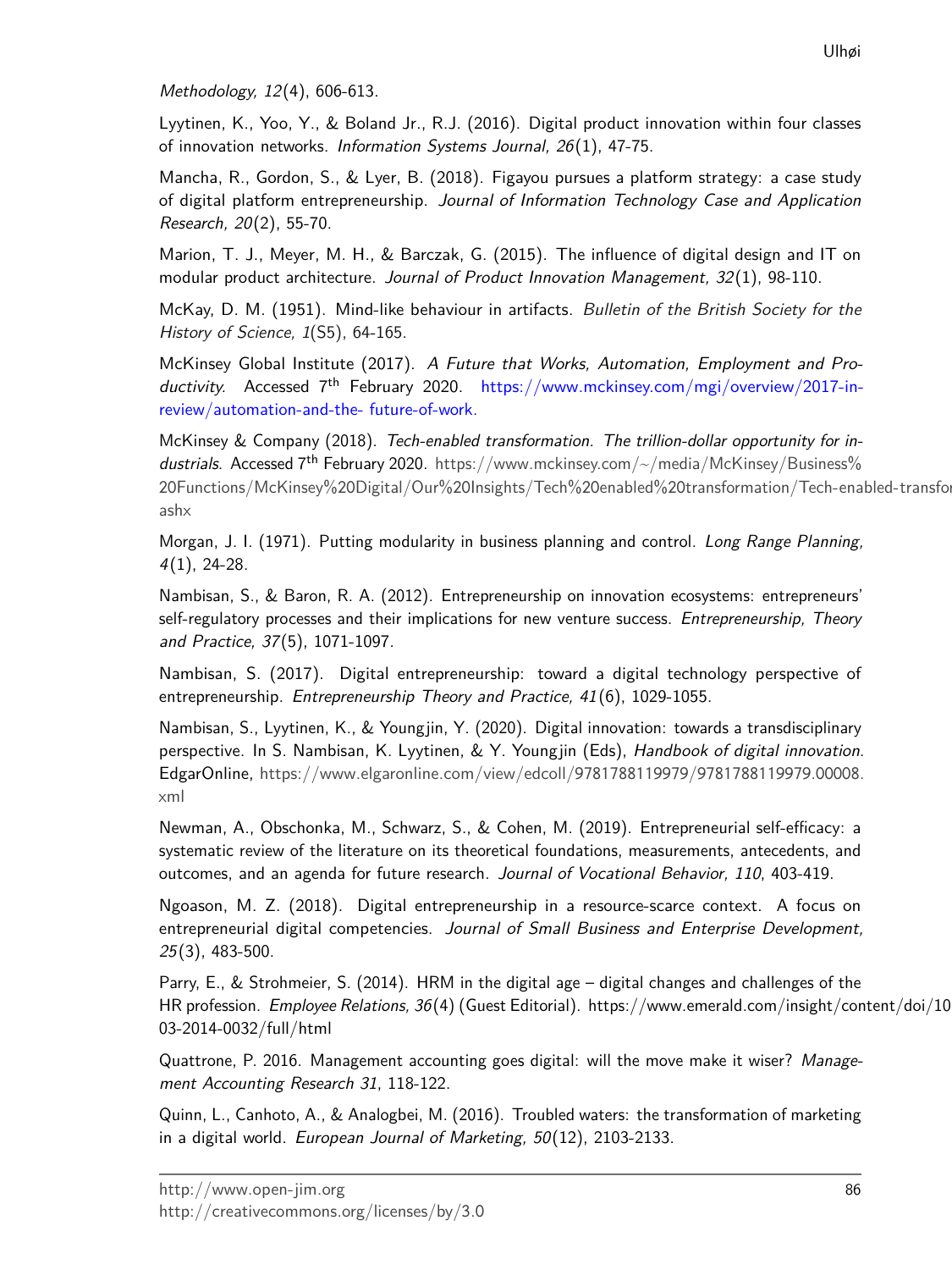Ray, G. F. (1971). Development and planning of infrastructure. Long Range Planning, 4(2), 47-54.

Redlich, F. (1949). The origin of the concepts of "entrepreneur" and "creative entrepreneur". Explorations in Entrepreneurial History, 1(2), 1-7.

Rippa, P., & Secundo, G. (2019). Digital academic entrepreneurship: the potential of digital technologies on academic entrepreneurship. Technological Forecasting  $\&$  Social Change, 146, 900-911.

Sahut, J-M., Iandoli, L., & Teulon, F. (2019). The age of digital entrepreneurship. Small Business Economics 56, 1159-1169. [https://doi.org/](https://doi.org/10.1007/s11187-019-00260-8)10.1007/s11187-019-00260-8

Saunders, F. (2016). Differentiating between risk and uncertainty in the project management literature. The University of Manchester. Accessed 29<sup>th</sup> August 2020. [http://fionasaunders.co.uk/](http://fionasaunders.co.uk/wp-content/uploads/2016/07/Differentiating-between-Risk-and-Uncertainty-in-the-Project-Management-Literature.pdf.) wp-content/uploads/2016/07[/Differentiating-between-Risk-and-Uncertainty-in-the-Project-Manag](http://fionasaunders.co.uk/wp-content/uploads/2016/07/Differentiating-between-Risk-and-Uncertainty-in-the-Project-Management-Literature.pdf.)ement-Liter [pdf.](http://fionasaunders.co.uk/wp-content/uploads/2016/07/Differentiating-between-Risk-and-Uncertainty-in-the-Project-Management-Literature.pdf.)

Shibeika, A., & Harty, C. (2015). Diffusion of digital innovation in construction: case study of a UK engineering firm. Construction Management and Economics, 33(5/6), 453-466.

Simon, H. A.  $(1973)$ . Technology and environment. *Management Science*,  $19(10)$ ,  $110-1121$ .

Snyder, H. (2019). Literature review as a research methodology: an overview and guidelines. Journal of Business Research, 104, 333-339.

Song, A. K. (2019). The digital entrepreneurial ecosystem  $-$  a critique and reconfiguration. Small Business Economics, 53, 569-590.

Srinivasan A., & Venkatraman, N. (2018). Entrepreneurshipdigital platforms: a network centric view. Strategic Entrepreneurship Journal, 12(3), 54-71.

Starr, M. (1965). Modular production – a new concept. Harvard Business Review, 43(6), 131-142.

Sussan, F., &. Acs, Z. J. (2017). The digital entrepreneurial ecosystem. Small Business Economics, 49, 55-73.

Tilson, D., Lyytinen, K., & Sørensen, C. (2010). Research Commentary – Digital infrastuctures: the missing IS research agenda. Information Systems Research, 21(4), 748-759.

Ulhøi, J. P. (2005). The social dimensions of entrepreneurship. Technovation, 25, 939-946.

Valdez-de-Leon, O. (2016). A digital maturity model for telecommunications service providers. Technology Innovation Management Review, 6(8), 19-32.

van de Poel, I. (2017). Society as a laboratory to experiment with new technology. In D. M. Bowman, E. Stokes, & A. Rip (Eds), Embedding new technologies into society (pp. 61-87). Singapore: Pan Stanford Publishing Pte. Ltd.

Vereshchagina, G., & Hopenhayn, H. A. (2009). Risk taking by entrepreneurs. American Economic Review, 99(5), 1808-1830.

Verhoef, P. C., Broekhuizen, T., Bart, Bhattacharya, A., Dong, J. Q., & Fabian, N. (2021). Digital transformation: a multidiscilinary reflection and research agenda. Journal of Business Research, 122, 899-901.

von Briel, F., Davidsson, P., & Recker, J. (2018a). Digital technologies as external enablers of new venture creation in the IT hardware sector. *Entrepreneurship*, Theory and Practice,  $42(1)$ , 47-69.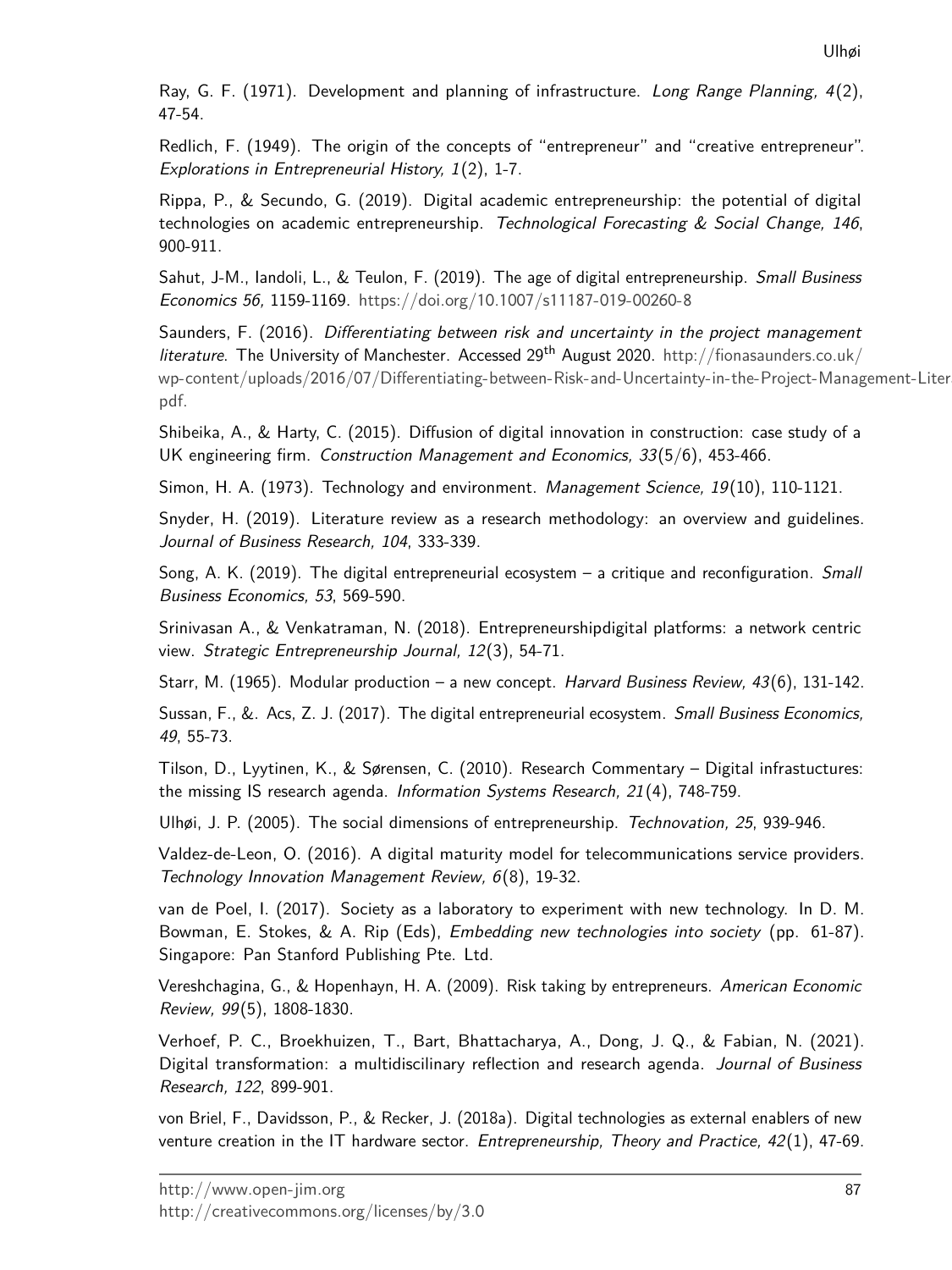Von Briel, F., Recker, J., & Davidsson, P. (2018b). Not all digital venture ideas are created equal: implications for venture creation processes. Journal of Strategic Information Systems, 27, 278-295.

Yanagawa, E. (2018.) Digital transformation in Japan's banking industry. Journal of Payments Strategy & System, 12(4), 351-364.

Yeung, A., & Ulrich, D. (2019). Reinventing the organization. How companies can deliver radically greater value in fast changing markets. Boston, MA: Harvard Business Review Press.

Yoo, Y, Henfridsson, O., &. Lyytinen, K. (2010). Research Commentary: The new organizing logic of digital innovation: An agenda for information systems research. Information Systems Research, 21(4), 724-735.

Zaheer, H., Breyer, Y., & Dumay, J. (2019). Digital entrepreneurship: an interdisciplinary structured literature review and research agenda. Technological Forecasting & Social Change, 148. [https://doi.org/](https://doi.org/10.1016/j.techfore.2019.119735)10.1016/j.techfore.2019.119735

Zahra, S. A., & Nambisan, S. (2012). Entrepreneurship and strategic thinking in business ecosystems. Business Horizons, 55, 219-229.

Zangiacomi, A., Pessot, E., Fornasiero, R., Bertetti, M., & Sacco. M. (2020). Moving towards digitalization: a multiple case study in manufacturing. Production Planning & Control,  $31(2-$ 3),143-157. [https://doi.org/](https://doi.org/10.1080/09537287.2019.1631468)10.1080/09537287.2019.1631468.

Zhu, H., & Zhou, Z. Z. (2016). Analysis and outlook of applications of blockchain technology to equity crowdfunding in China. Financial Innovation, 2, 1-11.